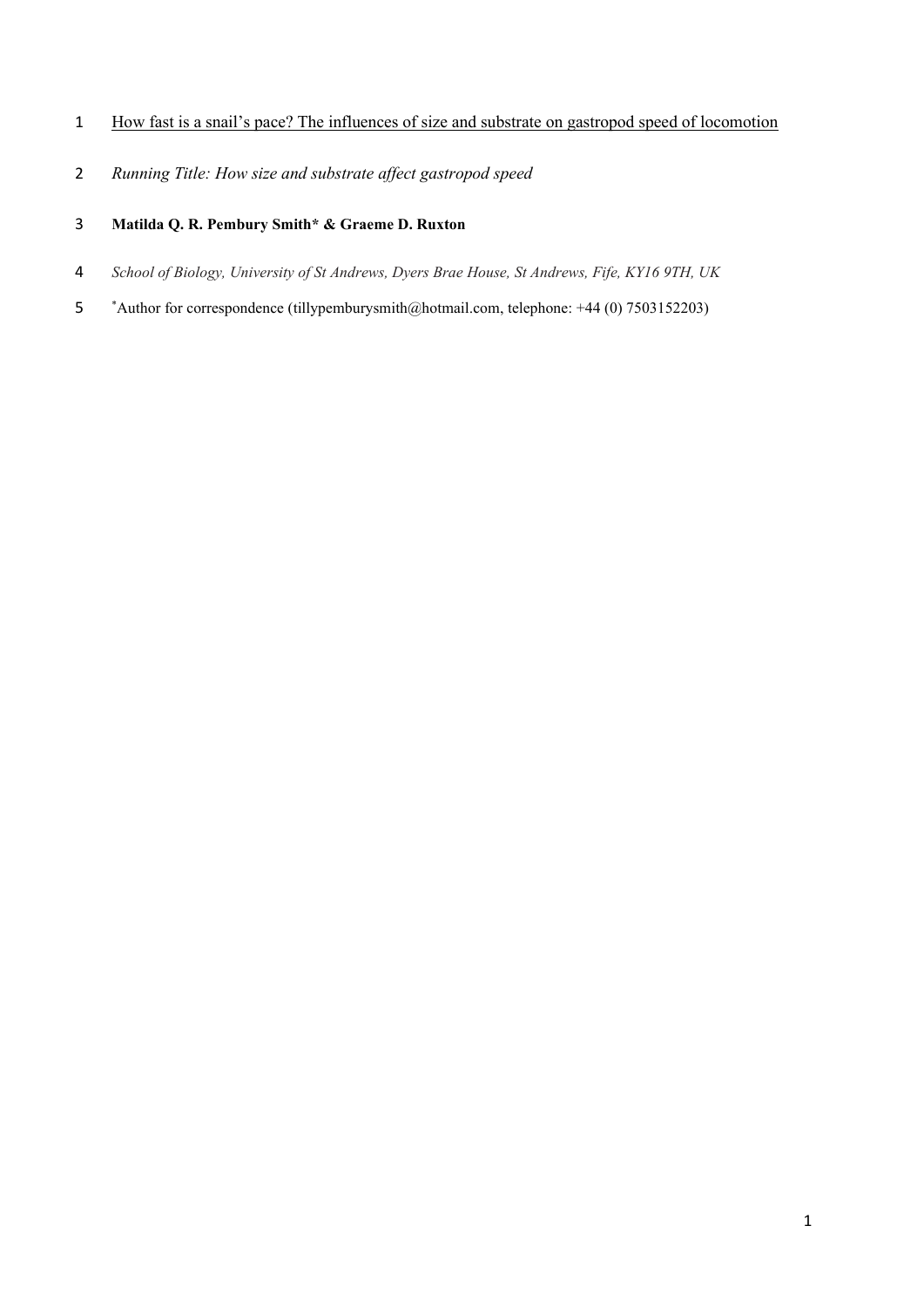### **ABSTRACT**

 Terrestrial gastropods display monotaxic direct crawling. During locomotion smooth muscle contraction stimulates a series of pedal waves that move along the ventral surface of the foot. These waves interact with a thin layer of mucus produced by the foot, propelling the animal forward. Although the mechanism by which this process occurs has been well studied, less is known about how morphological or environmental factors affect this process, and ultimately how they may alter the speed of propulsion. In this study we tested the influences of body size, substrate type, and substrate orientation on crawling speed in the terrestrial snail *Cornu aspersum*. We found that substrate texture and orientation had a strong effect on speed, whereas snail body size and the presence of a conspecific trail did not. Crawling speed across rough sandpaper was the most striking, showing a clear inversely proportional relationship between the size of abrasive particle and speed. We suggest that this may be the result of substrate attributes interfering with mucus adhesion or mucus production, subsequently affecting locomotion, although gait choice or the frequency and length of wave contraction may also play a role.

*KEYWORDS: Gastropod, propulsion, adhesive locomotion, substrate, size*

### **INTRODUCTION**

 When investigating the diversity of locomotion within the animal kingdom, gastropods have fascinated biologists and biophysicists for centuries (Iwamoto, Ueyama & Kobayashi, 2014). Gastropods lack extremities, making movement highly variable and unusual (Miller, 1974; Hemmert & Baltzley, 2016). Terrestrial snails display monotaxic propulsion as they crawl using "monotaxic direct" waves. Within the foot, smooth muscle periodically contracts and relaxes, producing a series of pedal waves, separated by interwaves (Denny, 1980a; Lai *et al.*, 2010), surrounded by a rim. The interwaves are stationary with respect to the ground whereas the waves have a faster velocity than the rim, the speed of which equates to the animal's speed across the substrate (Denny, 1981). During movement, mucus is secreted from a ventral pedal gland, cells on the foot's surface and the mantle collar (Campion, 1961; Buyssens, 2004). Pedal mucus is a non-Newtonian substance and has a finite yield stress (Chan *et al.*, 2005; Lai *et al.*,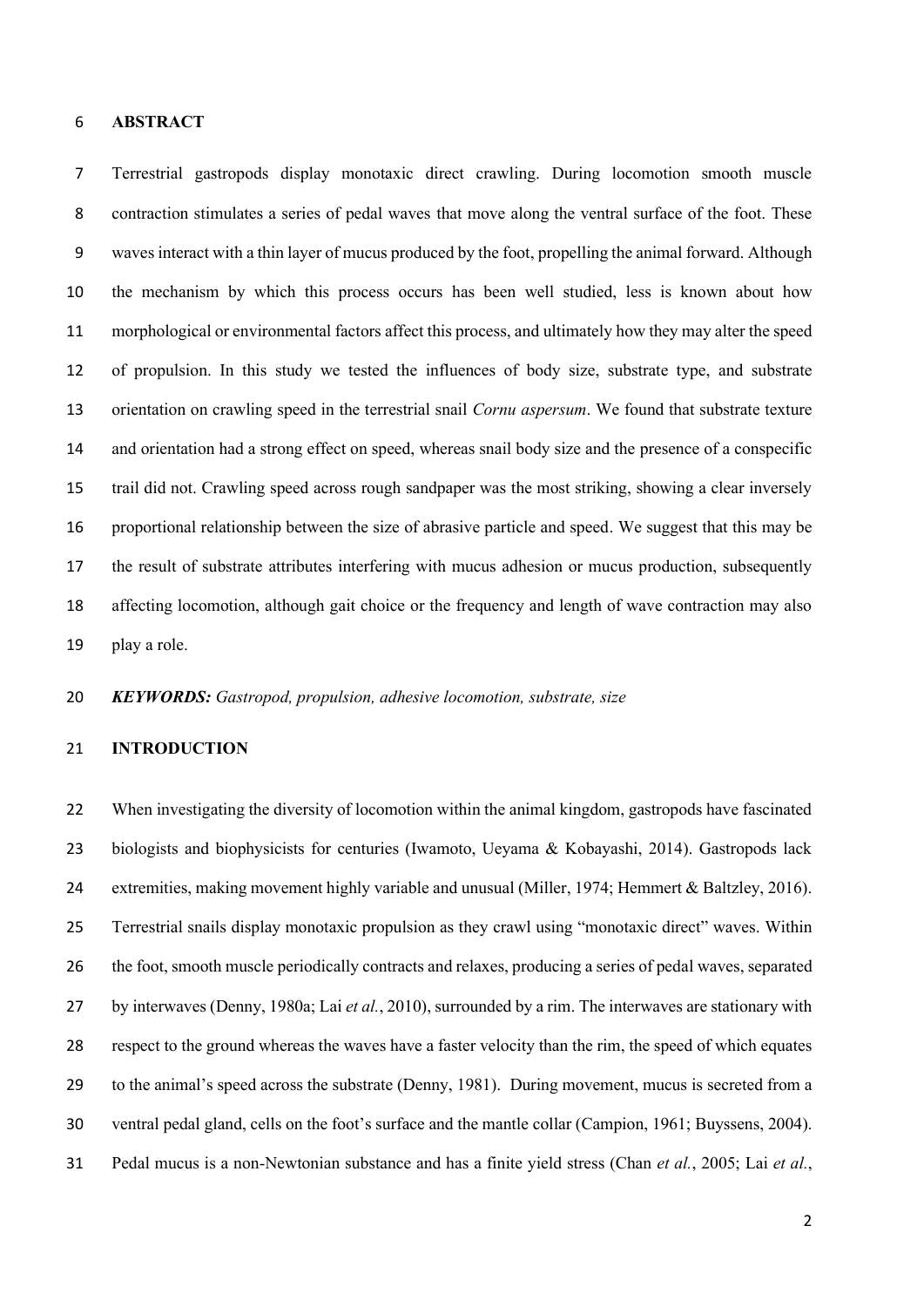2010; Lee *et al.*, 2018). Under small stress it remains highly viscous as an adhesive solid, allowing the snail to remain attached to a substrate. Under periods of high stress (above its yield point), it has a low viscosity and flows like a liquid (Denny, 1980b; Lauga & Hosoi, 2006). When smooth muscle contracts at the beginning of a wave, the mucus layer under this area of the foot is stressed to yielding. Subsequently, most of the wave area moves over mucus in its liquid form, allowing this portion of the foot to move forward (Denny 1980a; Denny, 1980b; Denny, 1984). As sections of the foot relax, yield stress decreases. This means that mucus beneath the interwave quickly solidifies, allowing this part of the foot to remain stationary on the mucus layer in its solid form (Denny & Gosline, 1980). This prevents the snail from slipping backwards (Iwamoto *et al.*, 2014). Each pedal wave will propagate from the tail and travel across the central portion of the foot's surface, extending across the width to the head (Lai *et al.*, 2010; Kuroda *et al.*, 2014). Although propulsion is slow, gastropod movement has interested engineers for a number of years, leading to the production of many biomimetic robots which can move across layers of fluid via this method of locomotion (e.g., Chan *et al.*, 2005, 2007; Lauga & Hosoi, 2006; Ewoldt *et al.*, 2007), as it provides information on the feasibility of applying natural mechanisms to manmade applications (Chan *et al.*, 2007).

 Monotaxic propulsion is observed in the common terrestrial snail, *Cornu aspersum*. There are many aspects of snail physiology that have been shown to affect crawling speed, such as wave length (Lai *et al.*, 2010), wave frequency (Crozier & Pilz, 1924; Crozier & Federighi, 1925; Donovan & Carefoot, 1997; Pavlova, 2001; Lai *et al.*, 2010) and body size (Pavlova, 2001, 2013). Recent work by Hemmert & Baltzley (2016) investigating the relationship between body size and speed across individuals within a species found that this relationship was orientation dependent. Consistent with findings by McKee *et al.* (2013) they found no correlation between speed and body size when individuals moved horizontally but a negative correlation when individuals moved vertically. This is particularly relevant when observing locomotion in *C. aspersum* as this species feeds in trees as well as on the ground (Iglesias & Castillejo, 1999; Alvarez *et al.*, 2009).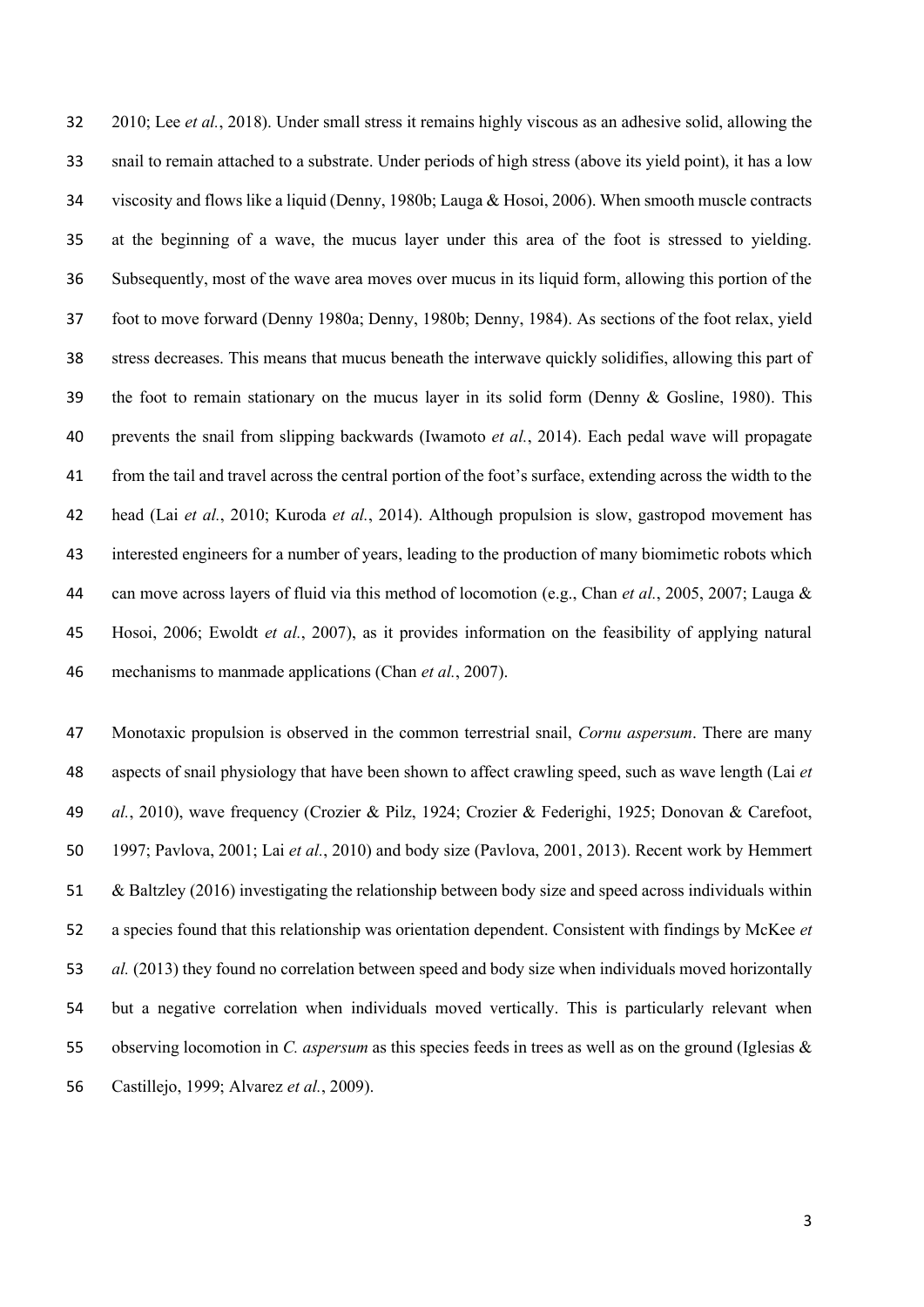As well as adhesive crawling facilitating both horizontal and vertical movement, the garden snail *C. aspersum* is a synanthropic species, which are geographically widespread, residing in a diverse range of habitats (Balbi *et al.*, 2018). This makes the ability to move over many kinds of surfaces which vary in texture, angle and moisture essential for survival. Although it is accepted that *C. aspersum* is sensitive to the type of substrate they are moving across (Baur & Baur, 1990; Arnaud, 2003; Balbi *et al.*, 2018) no study has directly investigated the effect of substrate on crawling speed, with most existing research producing contradictory results and observing trends indirectly when investigating gait choice (McKee *et al.*, 2013; Munn & Treloar, 2016). For example, McKee *et al.* (2013) when investigating substrate driven gait choice found that routine speed did not appear to differ based on gait, but overall speed was quicker when individuals were adhesive crawling on glass than when loping (See McKee *et al.*, 2013 for more information and a video outlining this behaviour) on concrete. In contrast, Munn & Treloar (2016) found that snails also adopted a loping gait and produced less mucus when moving across a rough surface (sandpaper), as opposed to PVC plastic (on which adhesive crawling was adopted), but average speed did not significantly vary across the two surfaces. Although both mucus conservation (McKee *et al.*, 2013) and foot "irritation" (Pearce, 1989) have been considered as factors which likely affect gait choice and speed, neither have been directly tested.

 Although the benefits of mucus trail-following have been extensively investigated, facilitating prey (Pearce & Gaertner, 1996; Shaheen *et al.*, 2005; Clifford *et al.*, 2003; Davis-Berg, 2012; Holland *et al.*, 2012) and mate (Reise, 2007; Ng *et al.*, 2011) location, homing (Cool, 1992) and energy conservation (Davies & Blackwell, 2007), little research has been conducted on this behaviour in *C. aspersum* specifically, and how it may affect crawling speed. Recent research on *C. aspersum* has found that individuals which tend to disperse from a given habitat are more likely to follow a mucus trail than expected by chance and this trail-following behaviour is not observed in non-dispersers (Vong, Ansart & Sahirel, 2019). Vong *et al.* (2019) suggest that trail-following may minimise movement and mucus production costs and could facilitate habitat or resource location. As *C. aspersum* exist predominantly in aggregated colonies, they are likely to encounter conspecific trails regularly. This would make the presence of a trail a common component of the substrate that they move across. Subsequently, the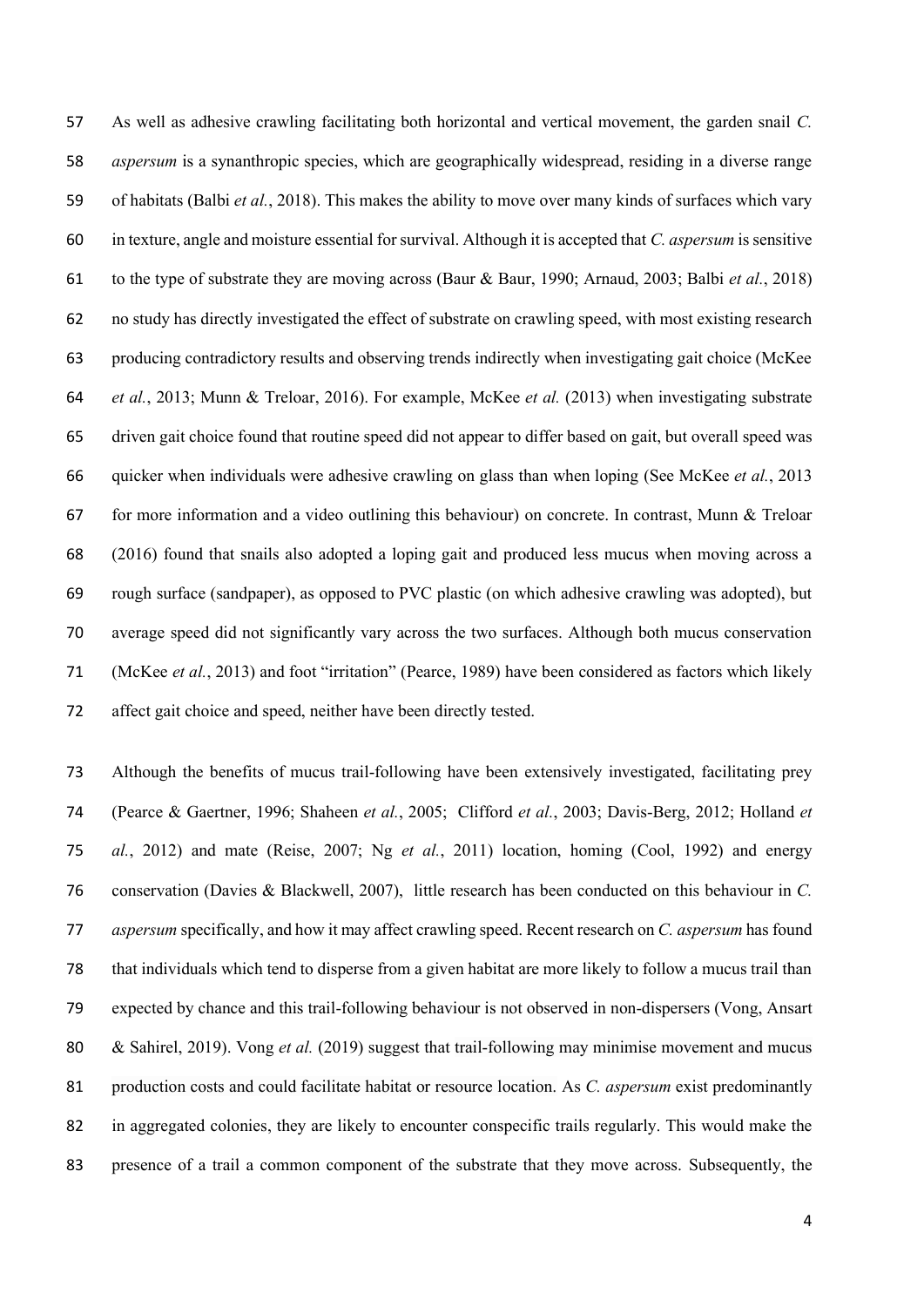presence or absence of a trail may alter speed by lowering energetic costs or as a result of its association with a potential mate or habitat, however, this is yet to be investigated.

 Our study has two aims. First, to re-examine the relationship between foot length, shell size and speed in snails moving across both horizontal and vertical surfaces. Despite their interesting results, Hemmert & Baltzley (2016) measured vertical and horizontal speed at different times of year. As seasonal differences could affect foot physiology and mucus production, it seems sensible to replicate this work across a shorter time scale. Second, to determine how speed is affected by surface type and texture. The lack of conclusive information on substrate-driven speed and locomotion is likely due to the types of materials used in previous studies not being consistent or as diverse as those experienced by *C. aspersum* under natural conditions. We analysed the speed of each individual across five different substrates: smooth nonporous PVC, wet PVC, sandpaper with a "P120" Grit designation and PVC in the presence of conspecific trail, using a repeated measures design. We also measured the relationship 96 between speed and the size of abrasive particles  $(\mu m)$  and conducted a choice trial between two types of sandpaper which contrasted in average particle diameter (Apd) to identify if surface driven substrate preference is selected for in this species. Although we acknowledge that the substrates used in our experiment study may not be encountered regularly by *C. aspersum* in their natural habitat, as this species has a large geographical range, residing in many rural and urban environments, by selecting a wide range of substrates we hope to mirror the diversity experienced by this species.

## **MATERIALS and METHODS**

### *Experimental Procedure*

 The experiment was conducted between 11/05/2020 and 15/06/2020 using the common land snail *Cornu aspersum.* Individuals were collected from local gardens in London, United Kingdom, within 48 hours of conducting the experiment, and released immediately afterwards. Individuals varied in size, ranging from 12mm to 58mm in foot length, 10mm to 65.5mm in shell length, 7mm to 56mm in shell width and 20mm to 84mm in shell circumference. Shell circumference was measured around the entire based of the shell, length was measured as total shell length from the apex to the lower apertural lip and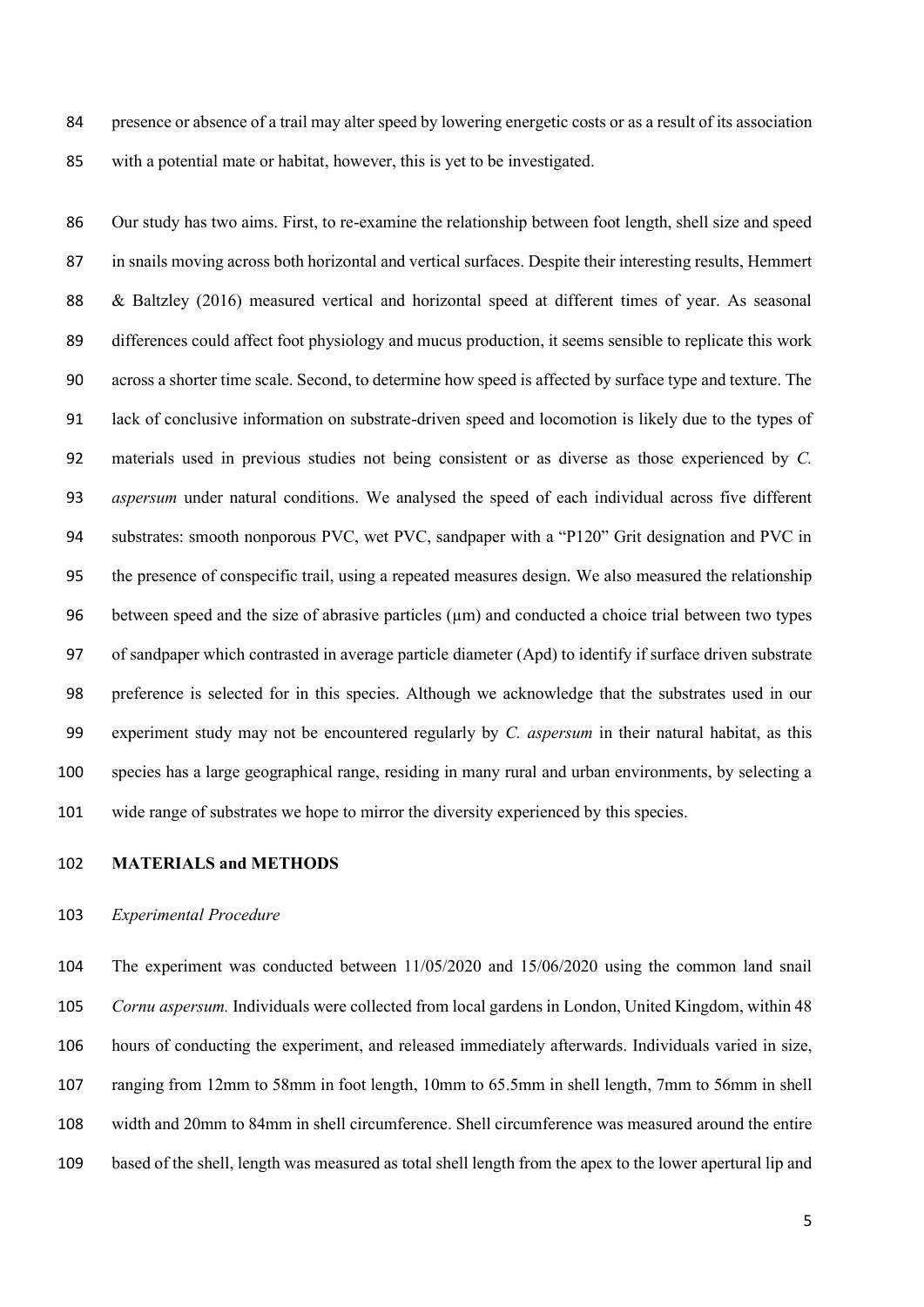width was measured as the maximum width. All shell measurements were taken when the foot of the snail was not protruding out of the shell using a thin wire. The length of each wire was then measured using a ruler. Foot length measurements were taken using a using a Canon 600D (18-megapixel CMOS sensor, 18mm lens, f/5.6). Each individual was placed on a section of clear PVC next to a ruler and a series of digital photographs were taken of the ventral side of the foot as the individual moved. The photograph which showed maximum foot length was identified and the measurement taken.

116 To measure speed, a ruler was placed beside the crawling snail for scale. Snails were recorded for  $1-10$  minutes in order to collect 30 seconds of video showing snails crawling at what subjectively (with reference to the ruler) appeared a steady rate (following to protocol of Pavlova, 2001). All video footage was recorded using the camera described above. The videos produced had a recording rate of 25 frames per second (FPS) and a recording size of 640:25. The camera was positioned 30 cm away from the ruler which was positioned parallel to the snail. The video footage recorded was then reviewed on a computer monitor to identify distance travelled during the 30-second segment. To determine distance, we recorded the position of the anterior margin of the foot (following methodology by Hemmert & Baltzley, 2016) the position of the snail at the beginning and the end of the measurement period was noted and the total distance was derived from the ruler in the video.

 We collected data on 87 snails. For each snail, speed was measured (in a random order) on five different surfaces: a horizontally-orientated PVC sheet, a vertically-orientated PVC sheet, a horizontally- orientated wet PVC sheet, horizontally-orientated sandpaper with a P120 FEPA (Federation of European Producers of Abrasives) "P grade" grit designation (125 µm Apd), and a horizontally- orientated PVC sheet with the presence of a trail left by another snail. When testing snail speed in the presence of another snail trail, the same trail-leaving snail was used for each experiment. To produce a wet surface, 18 mL of water was placed onto a horizontal PVC sheet and spread over the surface with a cloth to evenly distribute the water. The PVC sheet was cleaned after each experiment.

 We also conducted a further two experiments to investigate the relationship between snail behaviour and surface roughness. First, we measured snail speed at different sandpaper grit sizes to identify if speed changes depending on the average particle diameter (µm). For this experiment we recorded data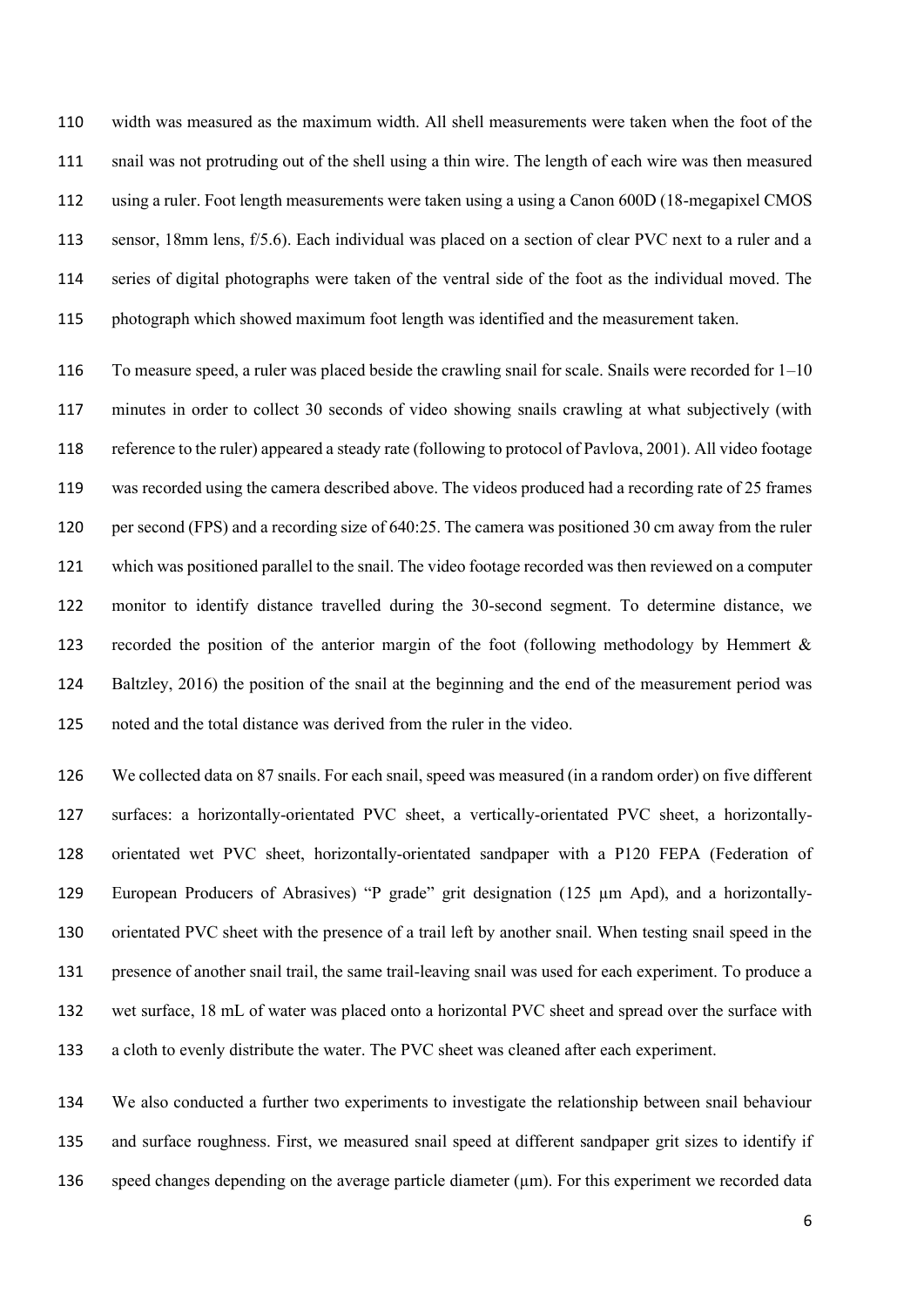for 44 snails. Snail speed was obtained using the same method above across horizontally orientated dry 138 sandpaper with 4 different FEPA Grit designations (in random order): P40 (coarse: 425 µm Apd), P60 (medium: 269 µm Apd), P80 (medium: 201 µm Apd) and P120 (fine: 125 µm Apd). As the FEPA Grit designation increases, the average particle dimeter decreases. Like the former experiment, a foot length measurement data was also taken. A piece of sandpaper was used only once.

 Second, we conducted a series of choice trials in order to identify if there was preference for surface texture. Individual snails were introduced into the centre of a test arena which was divided into two types of sandpaper with different FEPA Grit designations: P40 (425 µm Apd) and P120 (125 µm Apd). Both sections of sandpaper were 90x90mm squares, making the total arena floor 180x180mm. A plastic circular tube (height 52mm, diameter 165mm) was placed on top of this surface to construct the arena. The circular tube was uniform in colour and texture so that only the floor surface varied within the arena itself. Introduction in the middle of the arena so that the foot was in contact with both types of sandpaper eliminated preference derived from the individuals initial position. Both types of sandpaper were the same colour to further eliminate colour preference. Once in the arena, surface preference was identified for each snail by recording the initial positive movement direction. This was defined as the surface which was in contact with over 50% of the snail's foot after 30 seconds. To avoid bias linked to compass direction, the arena was rotated by a random number (uniformly drawn from [0-360] degrees before every trial). All test arenas were equal distance away from an artificial light source. Individuals were used only once. All background options had the same area in each experiment and all individuals had a new test arena in order to avoid potential bias from the previous presence of a snail trail.

 During all experiments, temperature was monitored and predominantly maintained at 22 °C but ranged from 20 to 24°C.

*Statistical Analysis*

All data analysis was performed using R (VERSION 3.4.1; R Core Team, 2018).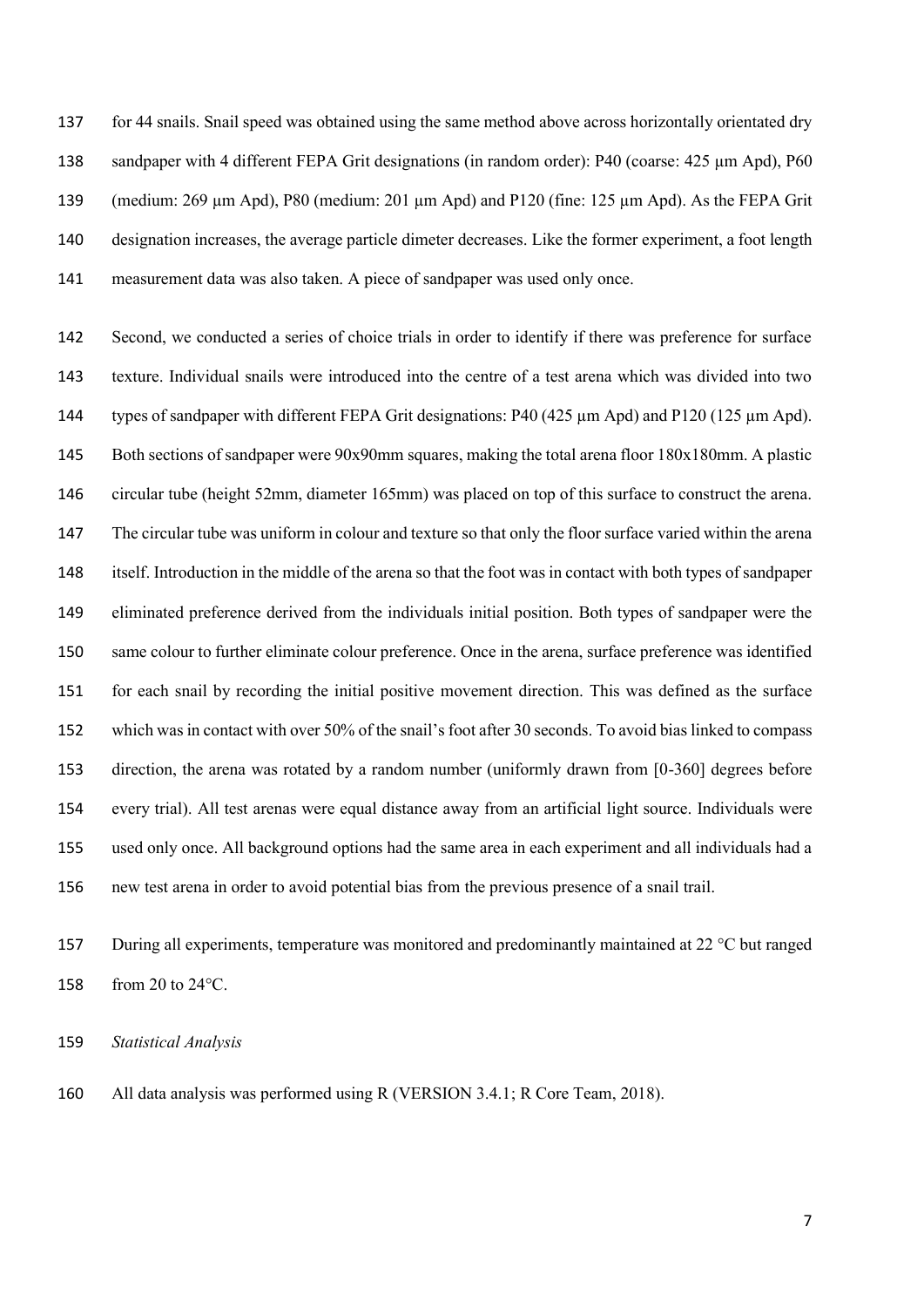We performed a series of regression analyses in order to identify if there was a consistent relationship between our morphometric measurements: foot length, shell length, shell circumference and shell width. To determine whether the morphometric measurements affected crawling speed, and whether the relationship between each pair of variables was significantly different for snails crawling on a horizontal or a vertical surface, we performed a series of ANCOVAs. All ANCOVA models contained "individual" as a random effect and were performed using the package *lme4* (Bates *et al.*, 2015) via the *lmer()* function. For each ANCOVA, we determined whether the relationship between speed and the morphometric variable was dependent on snail orientation. This was identified based on the *P* value of the interaction term (morphometric variable x orientation) in the model. If the slopes were not significantly different the interaction term was removed to derive the slope and intercept of the regression. All regression analyses were performed on log10 transformed data.

 We also performed a linear mixed effects model via the *lmer()* function to determine if there was a significant difference between snail speed when moving on a horizontal surface in comparison to the other surface mediums. Speed was treated as a continuous dependent response variable and medium (horizontal PVC, vertical PVC, wet PVC, P120 sandpaper and PVC in the presence of a conspecific trail) was treated as a fixed categorical effect. Individual was treated as a random effect to avoid pseudoreplication. As each snail was measured on each substrate, the substrate measured first (to ensure that substrate order would not affect the results), foot length and the interaction between medium and foot length were included as fixed effects in the original model, however these were not present in the final model, likely because of the inclusion of individual in the model. Horizontal PVC was treated as 181 the baseline of the model.

 To identify if there was a significant preference for abrasive particle size between P40 sandpaper and P120 sandpaper we conducted Pearson's chi-Squared test (*chisq.test*) on frequency data obtained from 50 choice trials using the null hypothesis that snails would not chose one surface over the other more or less often than expected by chance.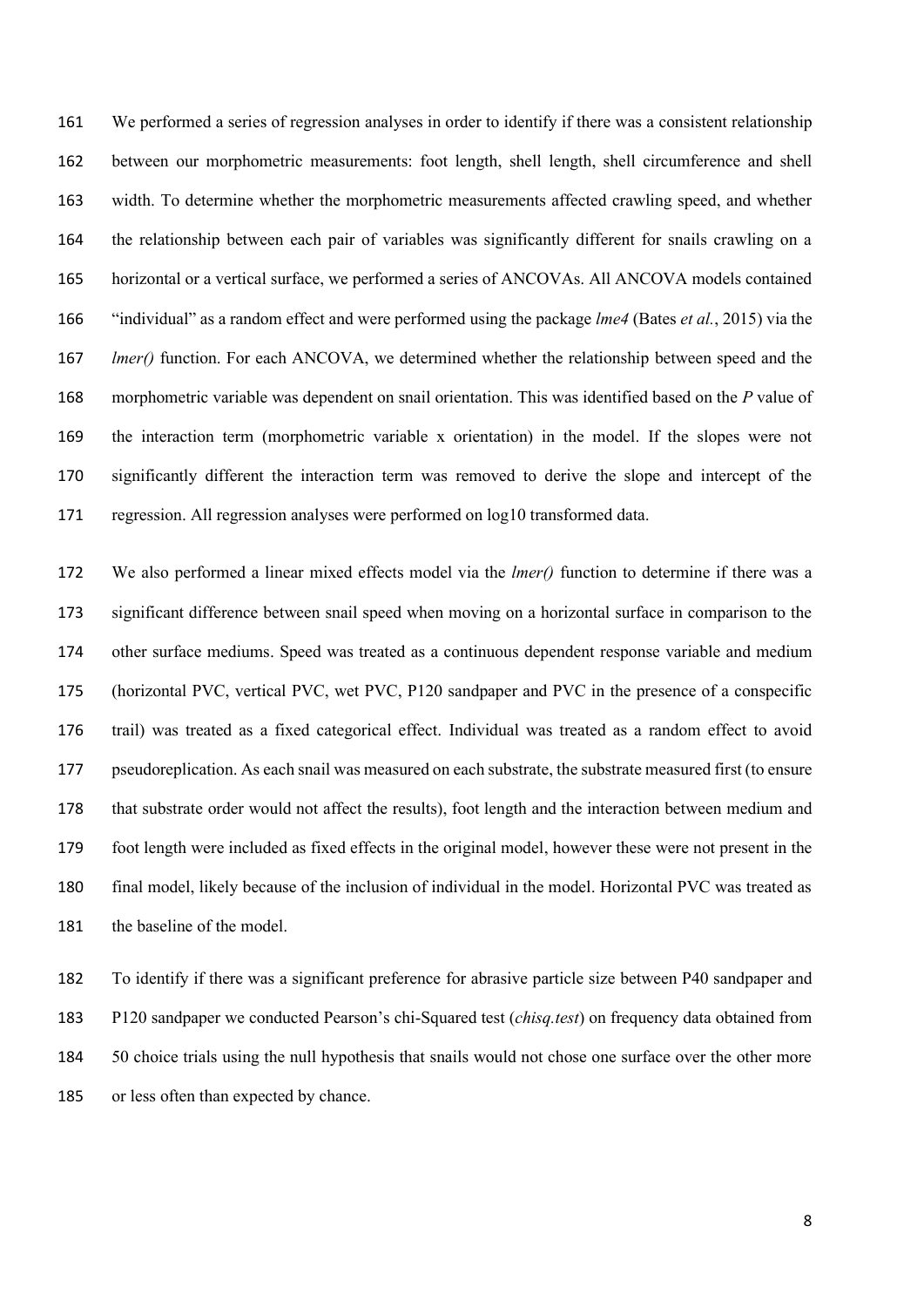Another linear mixed effects model was conducted to determine if there was a significant difference in speed between the four sizes of abrasive particle. In this model, speed was treated as a continuous dependent response variable and FEPA Grit designation (P40, P60, P80, P120) was treated as a fixed categorical effect. Individual was treated as a random effect. As each snail was measured on each type of sandpaper, the sandpaper Grit designation measured first, foot length and the interaction between Grit designation and foot length were included as fixed effects in the original model, however these were not present in the final model, again likely because of the inclusion of individual in the model.

 For the linear mixed effect analyses, models were ranked by their Akaike's information criterion with sample size adjustment (AICc; Burnham and Anderson 2002). P values were subsequently derived from the minimum adequate models (Supplementary File Table S1).

### **RESULTS**

 When investigating snail speed across different surface mediums we found that there was a significant difference in crawling speed and substrate medium (Table 1). Mean crawling speed was significantly faster when snails were travelling across a horizontal PVC in comparison to vertical PVC, sandpaper (P120), or wet PVC (Fig. 1; Table 1). There was no significant difference in speed across either clean 201 horizontal PVC or horizontal PVC in the presence of a conspecific trail (Fig. 1; Table 1).

 When investigating snail speed across different grit sizes we found that there was a significant difference in speed between the foursizes of abrasive particle (Table 2). Snails were significantly slower 204 when travelling across sandpaper with a grit designation of P40 in comparison to P80 and P120 (Fig. 2; Table 2). Despite grit size significantly altering speed, the results from the chi-squared analysis showed 206 no significant preference for abrasive particle size between P40 and P120 sandpaper  $(X^2 = 1.28, P =$ 0.258).

 Similar to previous results, there was a significant positive correlation between foot length and shell circumference, shell length and shell width (Supplementary File Table S2). Surprisingly, we found no relationship between foot length or shell length and snail speed, and this did not significantly differ when snails were crawling horizontally or vertically (Supplementary File Table S3).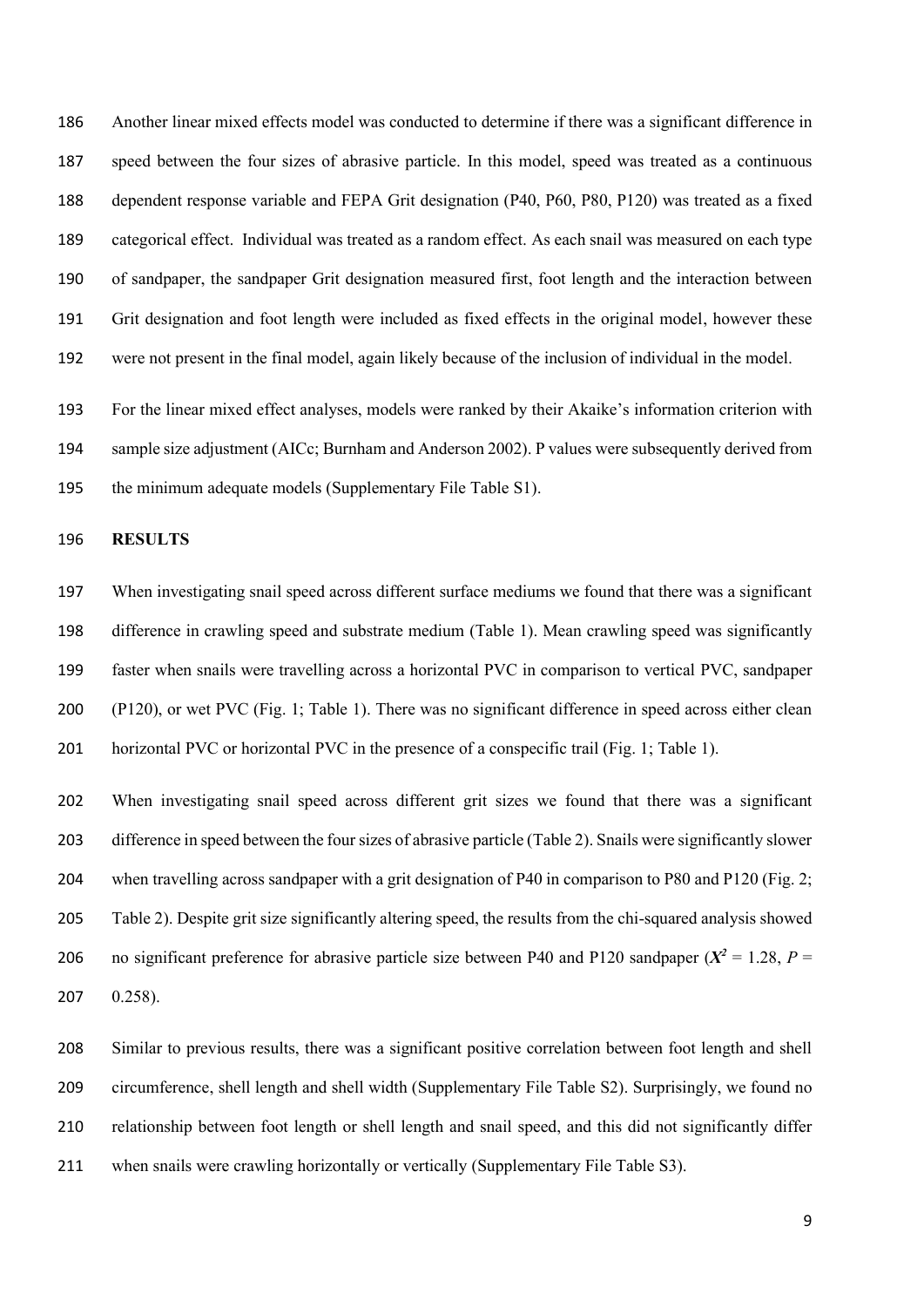### **DISCUSSION**

 We examined the relationship between size, substrate texture and speed in the common land snail *C. aspersum*. Analogous with previously reported results, snails were significantly slower when moving over a vertical surface, in comparison to a horizontal surface. In all of our vertical speed tests the snail moved upwards. It has been proposed by Denny (1981) and later by Hemmert & Baltzley (2016) that the weight of the snail, along with gravity, acts over the interwaves during upward vertical movement, increasing the amount of stress put on the moving gastropod, meaning that each muscular wave translates to less forward movement (See "*Vs"* in Fig. 3) . Denny (1981) also proposed that gastropods decrease the thickness of the mucus layer when crawling on a vertical surface. In fact, Zhong *et al.* (2018) found that nanoparticle assembly during mucus production was altered to improve viscosity when moving across an inclined plate in order to overcome the influence of gravity. Although this does reduce slippage, it increases the force needed to move the individual forward, likely reducing speed.

 Although both wet and rough surface textures significantly slowed crawling speed, the latter result was the most striking as this decrease in speed was considerably greater than the other surfaces tested. Course substrates may interfere with stationary interwave adhesion. In order to move forward, the force beneath the interwave must be greater than the frictional force (shear force) produced by the waves and the rim (Chan *et al.*, 2010) (Fig. 3). If certain substrates reduce mucus-foot adhesion at each interwave, this could reduce speed. Similarly, if certain substrates alter the stress required to yield the mucus into a liquid state during muscle contraction (Fig. 3), this could also affect propulsion. This interference could occur in two ways: by minimising the surface area available for adhesion or by increasing mucus 232 production. Data produced by Kim, Kim & Kim (2010) support the former hypothesis as they calculated that the total area that could adhere to a rough surface was less than half of what could adhere to a smooth surface meaning that as the size of abrasive particles increases, the available surface to adhere to decreases. Previous literature also supports the latter hypothesis as effective movement over rough substrates has been shown to stimulate the production of a larger volume of mucus to minimise the 237 effect of friction (Kobayashi, Yamamoto & Aoyama, 2003; Shirtcliffe, McHale & Newton, 2012). As indicated previously, increasing mucus production reduces viscosity, which is likely to weaken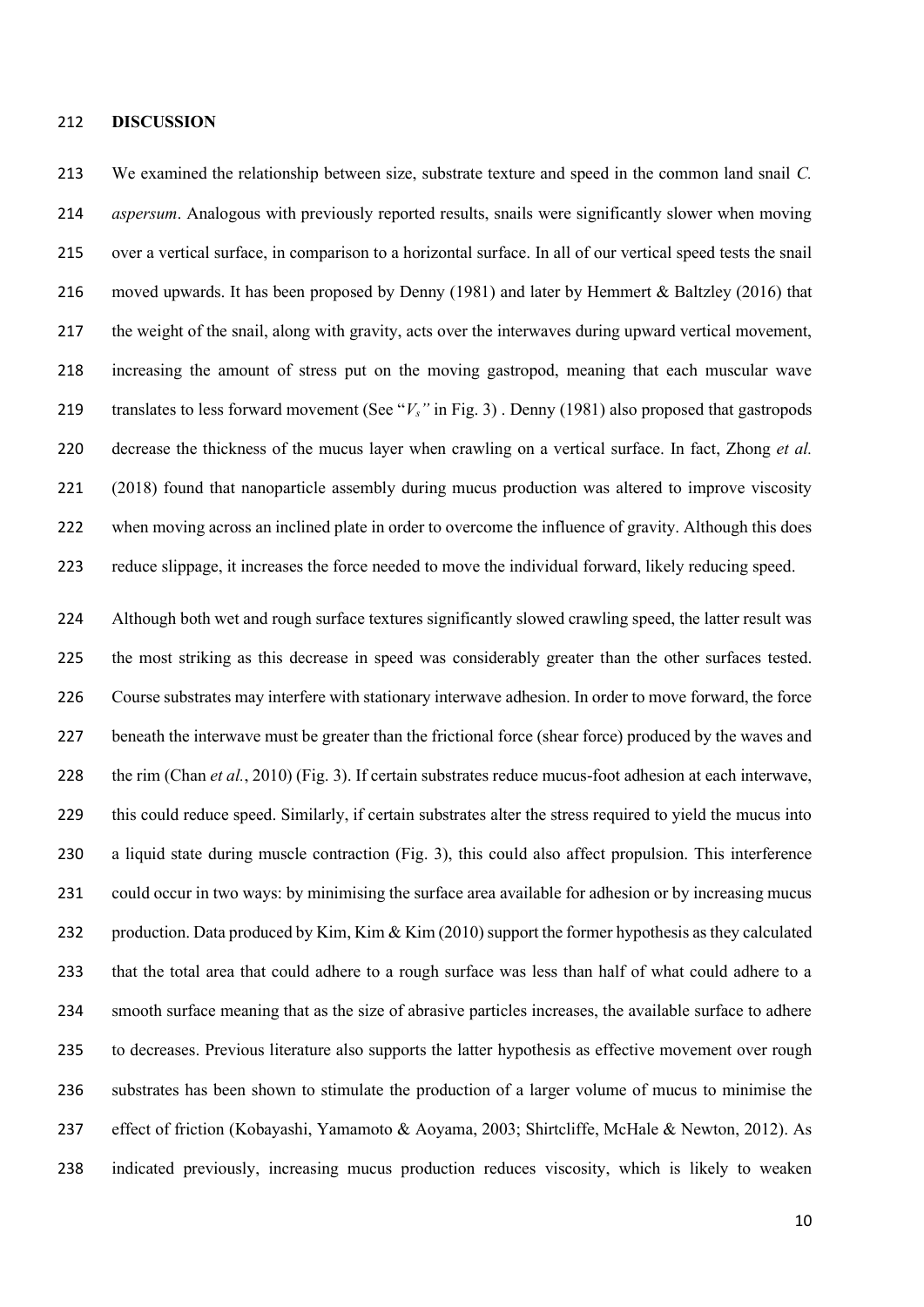adhesion at each interwave, making overall net movement lower in comparison to movement over a smooth substrate. This is supported by Kobayashi *et al.* (2003) who recorded a negative correlation between mucus thickness and shear strength (the pulling adhesive force of the snail). In a similar vein, a wet surface may slow crawling speed as the mucus produced by the snail and the surface liquid likely interact at the interwave-mucus layer, reducing the ability of a snail to adhere to a substrate (Kim *et al.*, 2010), affecting speed.

 Substrate texture may also affect speed by altering gait. Data by McKee *et al*. (2013) showed that substrate attributes determine crawling gait in *C. aspersum*. Rough substrates initiate loping as a means to conserve mucus production across rough surfaces (which require a higher volume of mucus to minimise friction). Although we did not make note of gait choice in our experiment, gait variation across rough and smooth substrates may have affected speed. This idea is supported by the fact that McKee *et al.* (2013) did not find a significant difference in speed when crawling was adopted across 251 both smooth and rough surfaces, but speed decreased when a loping gait was adopted across the latter. The higher levels of mucus required to move across a rough surface may also affect speed by increasing energy expenditure as mucus production is metabolically expensive (Denny, 1980a). Whether we would observe this affect during the short time scale over which the experiment was conducted seems unlikely, however, the effect of costly mucus production on snails which move over rough substrates for extended periods of time warrants further investigation.

 The time it takes for the mucus at each interwave to re-solidify should also be considered. After wave contraction has propelled a portion of the foot forward, the individual will have to wait for the mucus under that portion of the foot to yield before the next portion of the foot can move forward. As such, restructuring time and post-yield viscosity have been shown to be inversely proportional to speed, limiting the maximum crawling velocity which can be achieved by an individual (Ewoldt *et al.*, 2007). Substrate-driven variation in mucus production may alter properties of the mucus itself, increasing or decreasing restricting time and/or post-yield viscosity.

 Despite observing a significant negative correlation between speed and the size of abrasive particles on a rough surface, our snails did not display a significant tendency to select substrates based on grit size.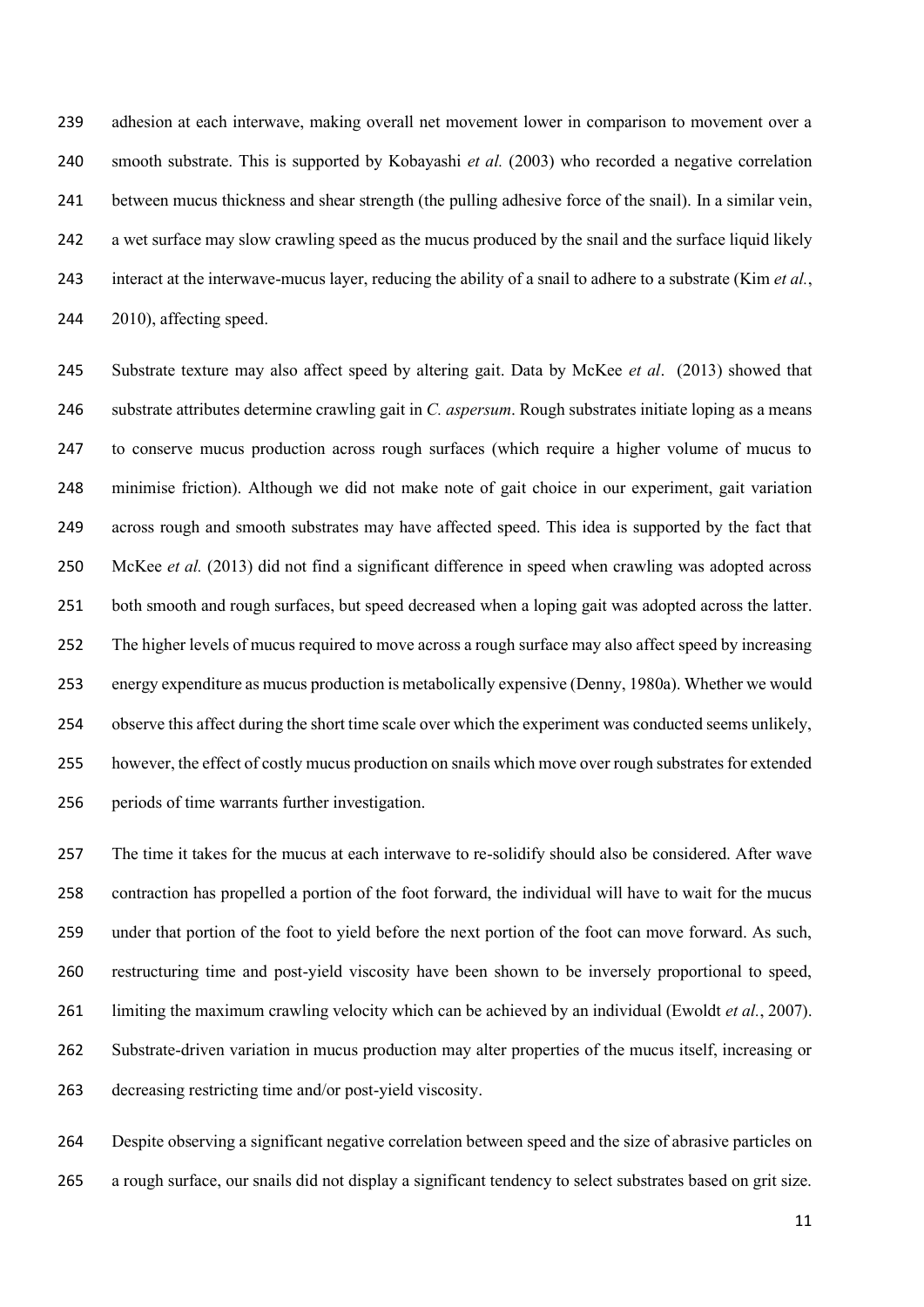This does not support the theory that abrasive surfaces cause foot "irritation" and suggests that speed reduction is either not important or the effect of abrasive particle size experienced by the snails in this study is negligible. Although reduced speed has been shown to increase predation risk in a variety of taxa (Webb, 1984; Lima & Dill, 1990), its effect on this species may be minimised as they already have low mobility.

 Interestingly, we found no significant difference in crawling speed in the presence or absence of a trail. Trail following has previously been shown to act as an energy-conserving mechanism, as it minimises the volume of mucus required to produce an individual's own trail (Tankersley, 1989; Davis & Blackwell, 2007). Conspecific trail following is also adopted to locate potential mates. It subsequently appears logical to theorise that movement in the presence of a trail might increase snail speed. However, 276 previous investigations have shown that trail-following behaviour is plastic, only being observed when individuals were seeking to disperse (Vong *et al.*, 2019). Our experimental apparatus did not allow snails to perform sustained movement on a scale of metres, so may have hindered snail's plastic expression of dispersal-related behaviours. Further, even if the presence of a trail conserves energy, or provides a mating advantage, this need not equate to a change in speed over the short period of time 281 that we carried out the investigation.

 Interestingly, unlikely previous studies (Hemmert & Baltzley, 2016), we did not observe a significant difference between speed and foot length or speed and shell length when moving across a horizontal or vertical surface. One possible explanation is that, as the foot length measurements taken in our experiment were predominantly larger than those studied previously, the relationship between foot length and speed is stronger at smaller sizes. Indeed, smaller organisms with relatively larger foot sizes are likely to produce a stronger propulsive force in relation to their body size due to their body-mass to body-surface relationship (Shvydka, Kovalev & Gorb, 2020).

 In conclusion, there is little doubt that substrate attributes affect snail locomotion, altering the speed at which an individual moves. The consistent reduction in speed shown by *C. aspersum* across tested substrate types indicates that surface texture and angle clearly impact the process of adhesive crawling in this species. Although the size of abrasive particle had the strongest negative effect on crawling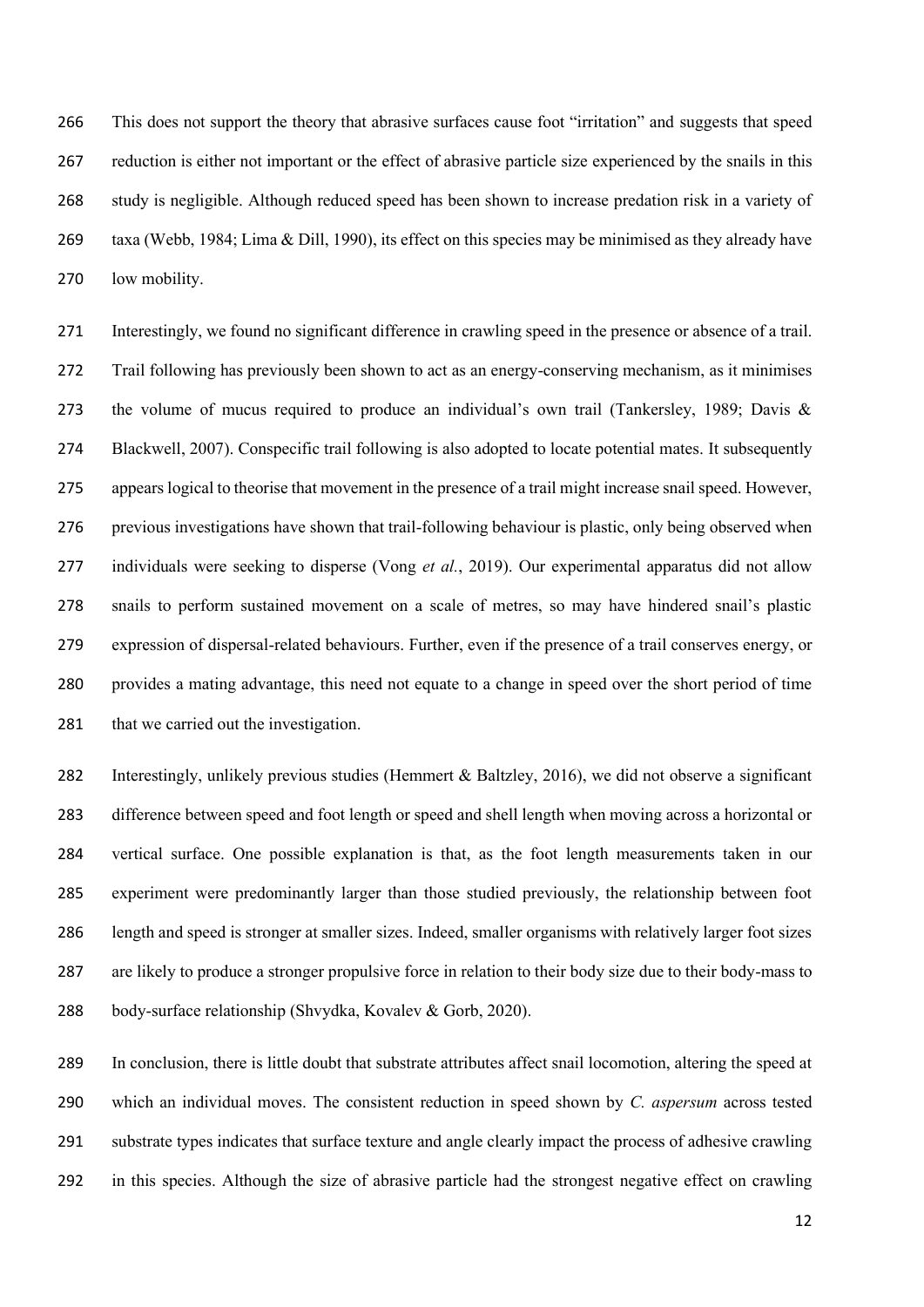speed, we found no evidence that snails select surfaces to minimise this effect, weakening theories proposed by a number of studies which suggest that snails avoid certain substrates to minimise foot irritation. Similarly, although trail-following has been documented countlessly across gastropod research, we found no evidence to suggest that this affects speed. This does not mean that the presence of a conspecific trail is not important in this species, rather that the benefits of trail following under these conditions were not significant or that any benefits which trail following provide do not warrant an increase in speed. Finally, we accept that there are a number of factors which affect speed which interact under natural conditions. The importance of pedal waves and interwave frequency and length (Crozier & Pilz, 1924; Denny, 1981; Donovan & Carefoot, 1997; Pavlova, 2001; Lai *et al.*, 2010), the physiological state of the snail (Pavlova, 2001, 2019), or the presence of absence of a predator warrant further investigation in order to get an even better understanding on what affects the process of locomotion in terrestrial gastropods under natural conditions.

## **Acknowledgement**

We thank the three reviewers for their very helpful comments.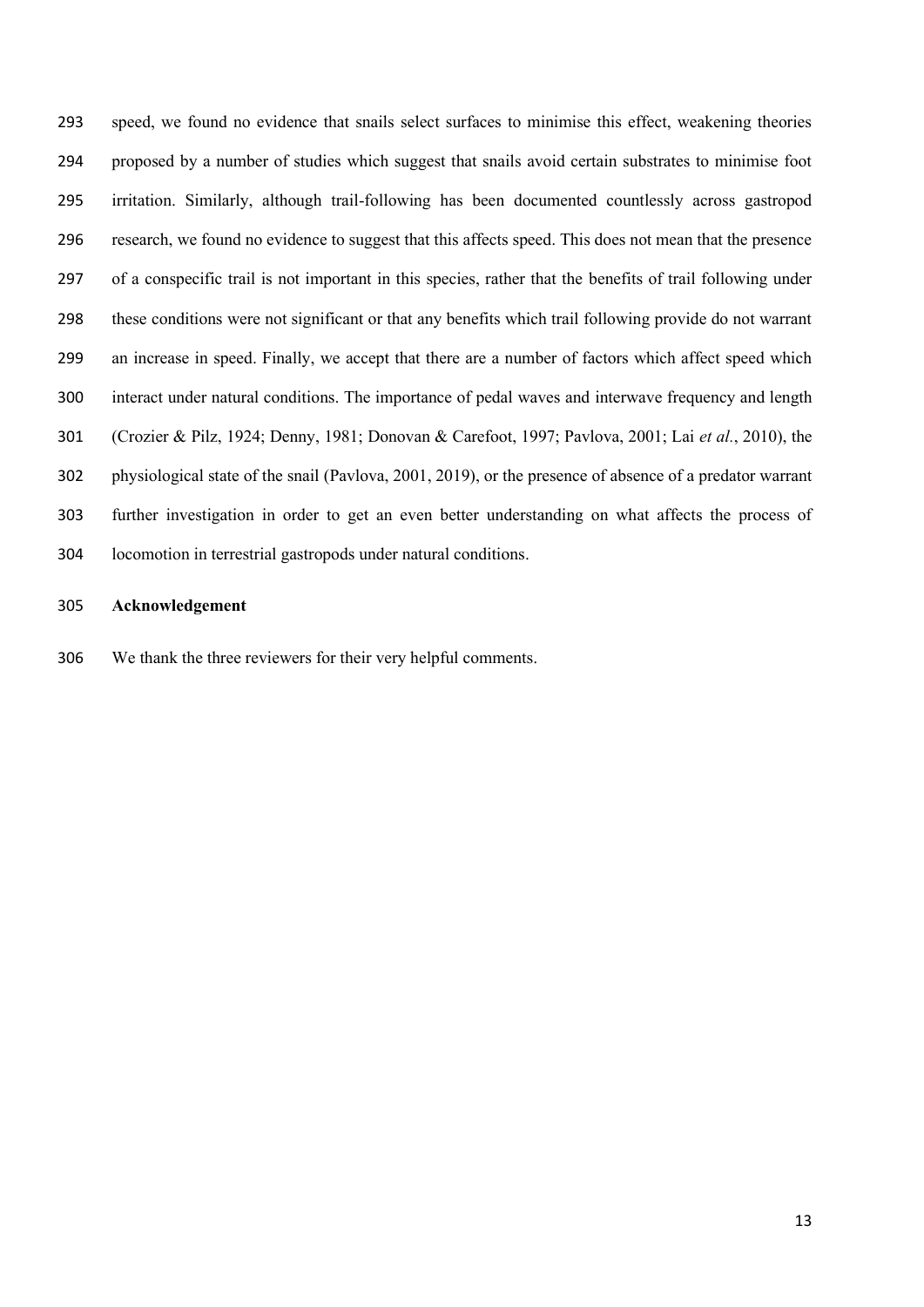### **BIBLIOGRAPHY**

- Alvarez, L.A., Gramaje, D., Abad-Campos, P. & Garc*í*a-Jim*é*nez, J. (2009). Role of the Helix aspersa
- snail as a vector of Phytophthora citrophthora causing branch cankers on clementine trees in Spain.
- *Plant Pathol.* **58**, 956–963.
- Arnaud, J-F. (2003). Metapopulation genetic structure and migration pathways in the land snail Helix
- aspersa: influence of landscape heterogeneity. *Landscape Ecol*. **18**, 333–346.
- Balbi, M., Ernoult, A., Poli, P., Madec, L., Guiller, A., Martin, M-C., Nabucet, J., Beaujouan, V., Petit,
- E. (2018). Functional connectivity in replicated urban landscapes in the land snail (Cornu aspersum).
- *Mol. Ecol*. **27**, 1357–1370.
- Baur, B., Baur, A. (1990). Are roads barriers to dispersal in the land snail Arianta arbustorum? *J. Zool*. **68**, 613–617.
- Buyssens, N. (2004). Locomotion in *Helix aspersa*. *Malacologia*. **46**, 211–216.
- Campion, M. (1961). The structure and function of the cutaneous glands in Helix aspersa. *Q. J. Microsc. Sci*. **102**, 195–216.
- Chan, B., Balmforth, N.J. & Hosoi, A.E. (2005). Building a better snail: lubrication and adhesive locomotion. *Phys. Fluids A.* **17**, 113101.
- Chan, B., Ji, S., Koveal, C. & Hosoi, A.E. (2007). Mechanical devices for snail-like locomotion. *J. Intell. Mater. Syst. Struct.* **18**, 111–116.
- Cook, A. (1992). The function of trail following in the pulmonate slug, *Limax pseudoflavus*. *Anim. Behav.* **43**, 813–821.
- Crozier, W.J. & Pilz, G.F. (1924). The locomotion of *Limax. I*. Temperature coefficient of pedal activity. *J. Gen. Physiol.* **6**, 711–721.
- Crozier, W.J. & Federighi, H. (1925). The locomotion of *Limax*. II. Vertical ascension with added loads. *J. Gen. Physiol.* **7**, 415–419.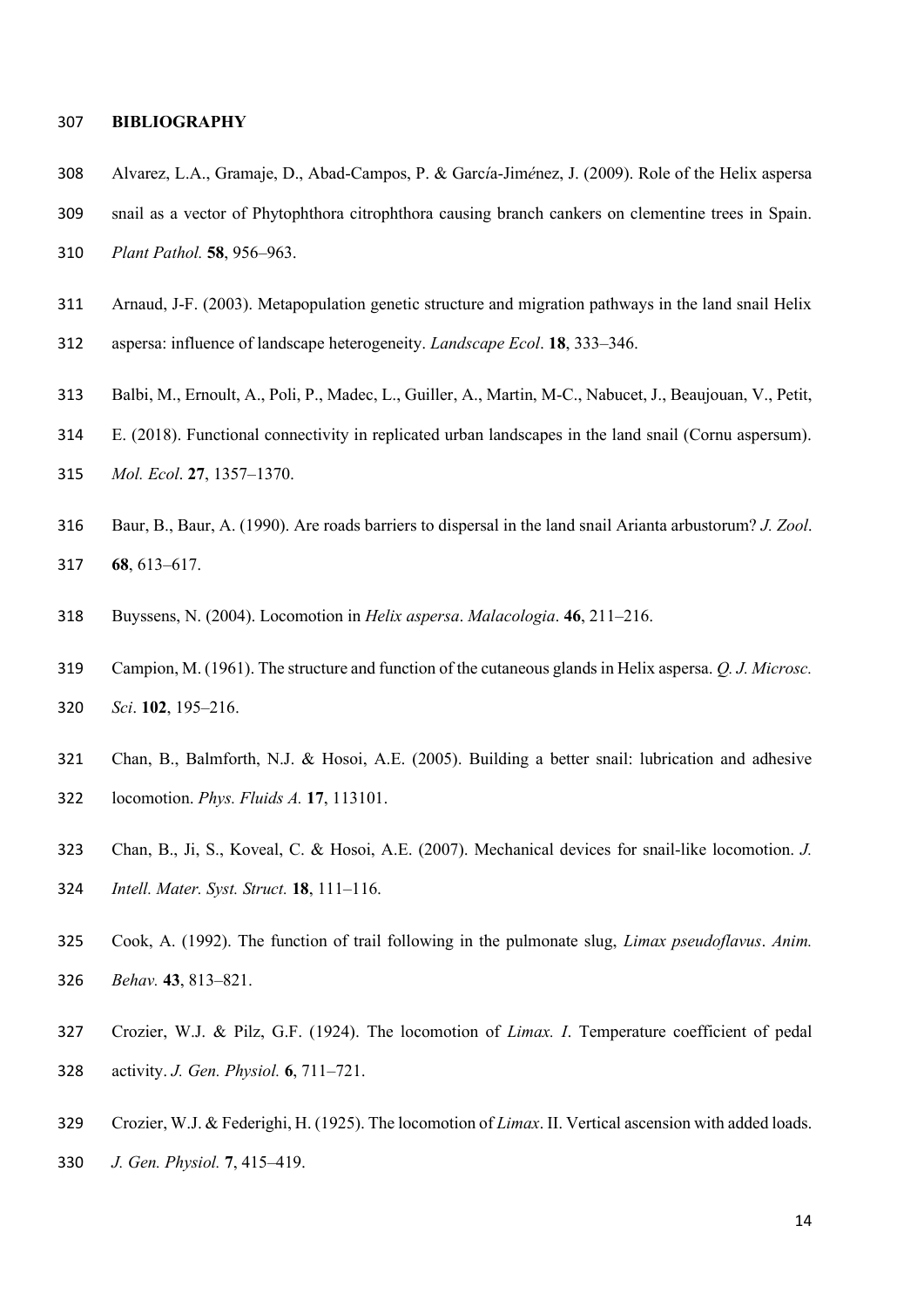- Davies, M.S. & Blackwell, J. (2007). Energy saving through trail following in a marine snail. *Proc. R. Soc. Lond. B Biol. Sci.* **274**, 1233–1236.
- Denny, M.W. (1980a). Locomotion: the cost of gastropod crawling. *Science*. **208**, 1288–1290.
- Denny, M.W. (1980b). The role of gastropod pedal mucus in locomotion. *Nature*. **285**, 160–161.
- Denny, M.W. (1981). A quantitative model for the adhesive locomotion of the terrestrial slug, *Ariolimax*
- *columbianus*. *J. Exp. Biol.* **91**, 195–217.
- Denny, M.W. (1984). Mechanical properties of pedal mucus and their consequences for gastropod structure and performance. *Am. Zool.* **24**, 23–36.
- 339 Denny, M.W. & Gosline, J.M. (1980). The physical properties of the pedal mucus of the terrestrial slug, *Ariolimax colurnbinus*. *J. Exp. Biol.* **88**, 375–393.
- Donovan, D.A. & Carefoot, T.H. (1997). Locomotion in the abalone *Haliotis kamtschatkana*: pedal morphology and cost of transport. *J. Exp. Biol.* **200**, 1145–1153.
- Ewoldt, R.H., Clasen, C., Hosoi, A.E. & McKinley, G.H. (2007). Rheological fingerprinting of gastropod pedal mucus and synthetic complex fluids for biomimicking adhesive locomotion. *Soft Matter.* **3**, 634–643.
- Hemmert, H.M. & Baltzley, M.J. (2016). Intraspecific Scaling Relationships Between Crawling Speed and Body Size in a Gastropod. *Biol. Bull.* **230**, 78–84.
- Holland, B.S., Chock, T., Lee, A. & Sugiura, S. (2012). Tracking behavior in the snail *Euglandina rosea*: first evidence of preference for endemic vs. biocontrol target pest species in Hawaii. *Am. Malacol. Bull.* **30**, 153–157.
- Iglesias, J. & Castillejo, J. (1999). Field observations on feeding of the land snail Helix aspersa Müller. *J. Molluscan Stud.* **65**, 411–423.
- Iwamoto, M., Ueyama, D. & Kobayaski, R. (2014). The advantage of mucus for adhesive locomotion in gastropods. *J. Theor. Biol.* **353**, 133–141.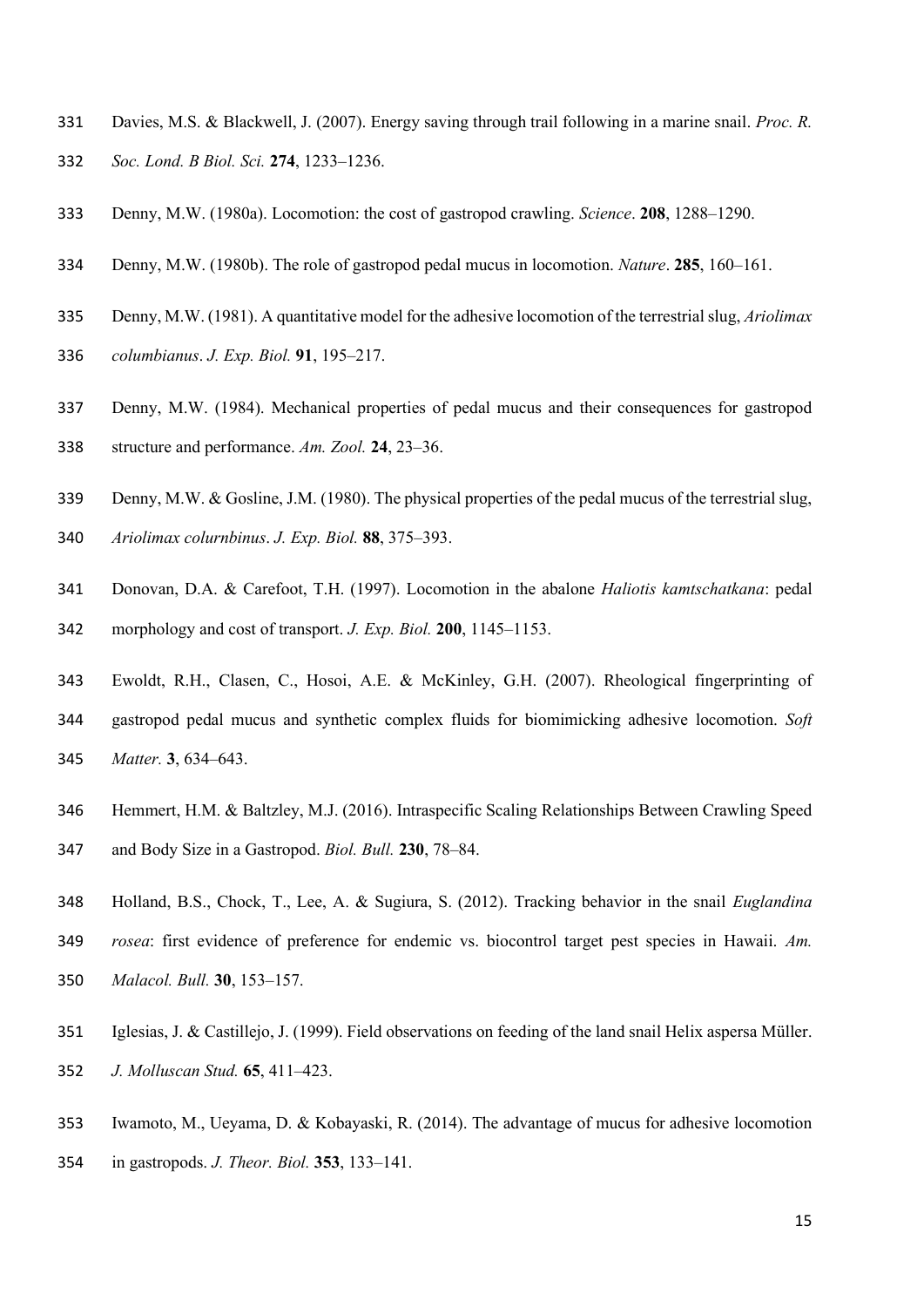- Kim, K.L., Kim, Y.T. & Kim, D.E. (2010). Adhesion characteristics of the snail foot under various surface conditions. *Int. J. Precis. Eng. Manuf.* **11**, 623–628.
- Kobayashi, A., Yamamoto, I. & Aoyama, T. (2003). Tribology of a snail (terrestrial gastropod). *Tribol. Res. Des. Eng. Syst.* **41**, 429–436.
- Kuroda, S., Kunita, I., Tanaka, Y., Ishiguro, A., Kobayashi, R. & Nakagaki, T. (2014). Common mechanics of mode switching in locomotion of limbless and legged animals*. J. R. Soc. Interface.* **11**, 20140205.
- Lai, J.H., del Alamo, J.C., Rodriguez-Rodriguez, J. & Lasheras, J.C. (2010). The mechanics of the

adhesive locomotion of terrestrial gastropods. *J. Exp. Biol.* **213**, 3920–3933.

- Lauga E. & Hosoi A.E. (2006). Tuning gastropod locomotion: modeling the influence of mucus rheology on the cost of crawling. *Phys. Fluids.* **18**, 113102.
- Lima, S.L. & Dill, L.M. (1990). Behavioral decisions made under the risk of predation a review and prospectus. *Can. J. Zool.* **68**, 619–640.
- McKee, A., Voltzow, J. & Pernet, B. (2013). Substrate attributes determine gait in a terrestrial gastropod. *Biol. Bull.* **224**, 53–61.
- Miller, S.L. (1974). Adaptive design of locomotion and foot form in prosobranch gastropods. *J. Exp. Mar. Biol. Ecol.* **14**, 99–156.
- Munn, A.J. & Treloar, M. (2016). Phenotypic plasticity in the common garden snail: big guts and heavier mucus glands compete in snail faces with the dual challenge of poor diet and coarse substrate. *J. Comp. Physiol. B.* **187**, 545–561.
- Ng, T.P., Saltin, S.H., Davies, M.S., Johannesson, K., Stafford, R. & Williams, G.A. (2013). Snails and their trails: the multiple functions of trail-following in gastropods. *Biol. Rev. Camb. Philos. Soc*. **88**, 683–700.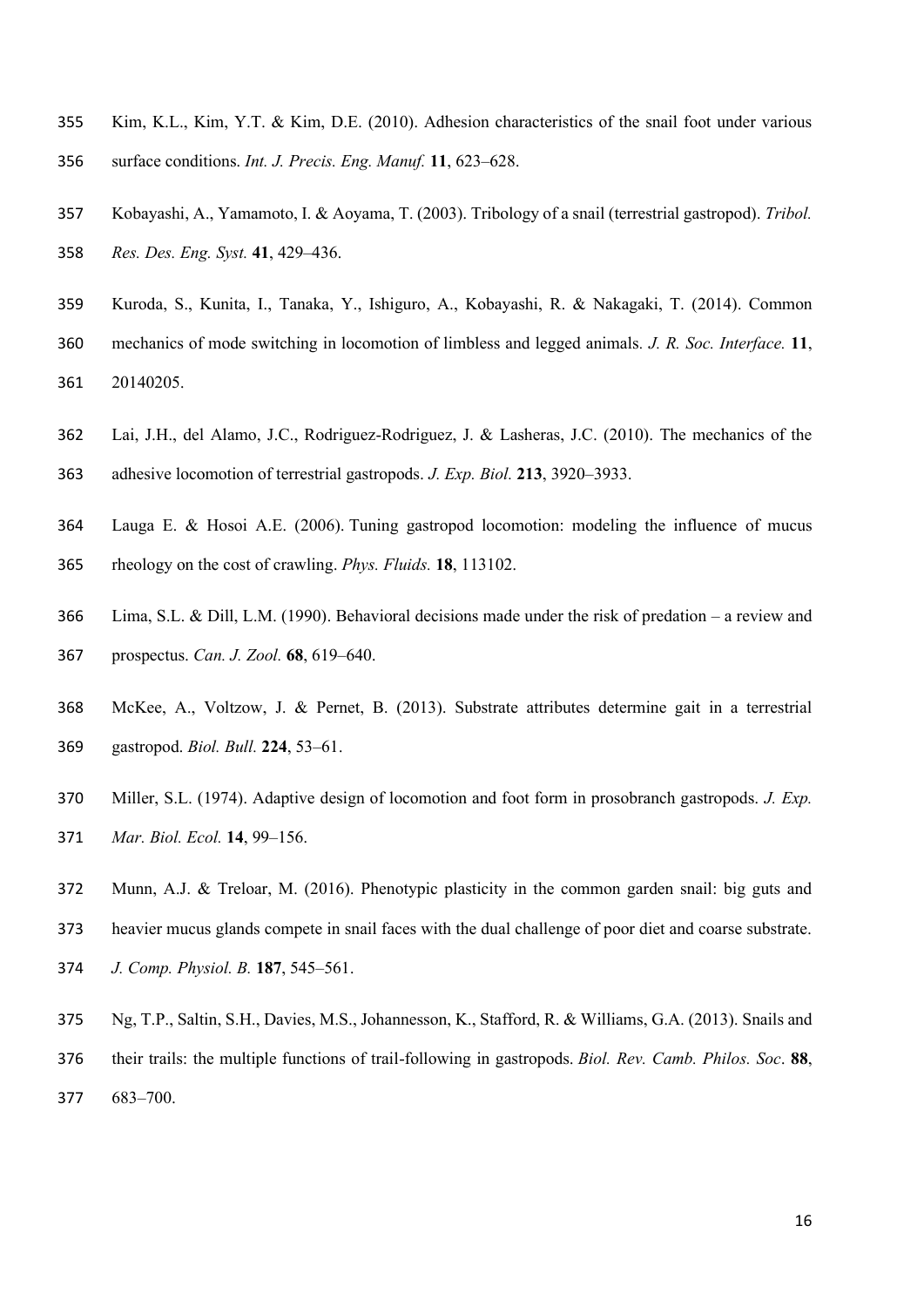- Ng, T.P., Davies, M.S., Stafford, R. & Williams, G.A. (2011). Mucus trail following as a mate-
- searching strategy in mangrove littorinid snails. *Anim. Behav.* **82**, 459–465.
- Parker, G.H. (1937). The loping of land snails. *Biol. Bull.* **72**, 287–289.
- Pavlova, G.A. (2001). Effects of serotonin, dopamine and ergometrine on locomotion in the pulmonate
- mollusc *Helix lucorum*. *J. Exp. Biol.* **204**, 1625**–**1633.
- Pavlova, G.A. (2013). Sole smooth muscle states determine gliding rate in the freshwater snail Lymnaea stagnalis. *Biol. Bull.* **225**, 184**–**193.
- Pavlova, G.A. (2019). The similarity of crawling mechanisms in aquatic and terrestrial gastropods. *J. Comp. Physiol. A.* **205**, 1–11.
- Pearce, T.A. & Gaertner, A. (1996). Optimal foraging and mucus trail following in the carnivorous land
- snail *Haplotrema concavum*. *Malacol. Rev.* **29**, 85–99.
- Pearce, T.A. (1989). Loping locomotion in terrestrial gastropods. *Walkerana*. **3**, 229–237.
- R Core Team. (2018). R: a language and environment for statistical computing. R Foundation for Statistical Computing. Vienna, Austria.
- Reise, H. (2007). A review of mating behaviour in slugs of the genus Deroceras (Pulmonata: Agriolimacidae). *Am. Malacol. Bull.* **23**, 137–156.
- Shaheen, N., Patel, K., Patel, P., Moore, M. & Harrington, M.A. (2005). A predatory snail distinguishes
- between conspecific and heterospecific snails and trails based on chemical cues in slime. *Anim. Behav.*  **70**, 1067–1077.
- Shirtcliffe, N.J., McHale, G. & Newton, M.I. (2012). Wet adhesion and adhesive locomotion of snails on adhesive non-wetting surfaces. *PLoS ONE.* **7**, e36983.
- Shvydka, Z., Kovalev, A. & Gorb, S.N. (2020). The frictional and adhesive properties of the shells of
- terrestrial hairy snails. *J. Zool.* **310**, 180–190.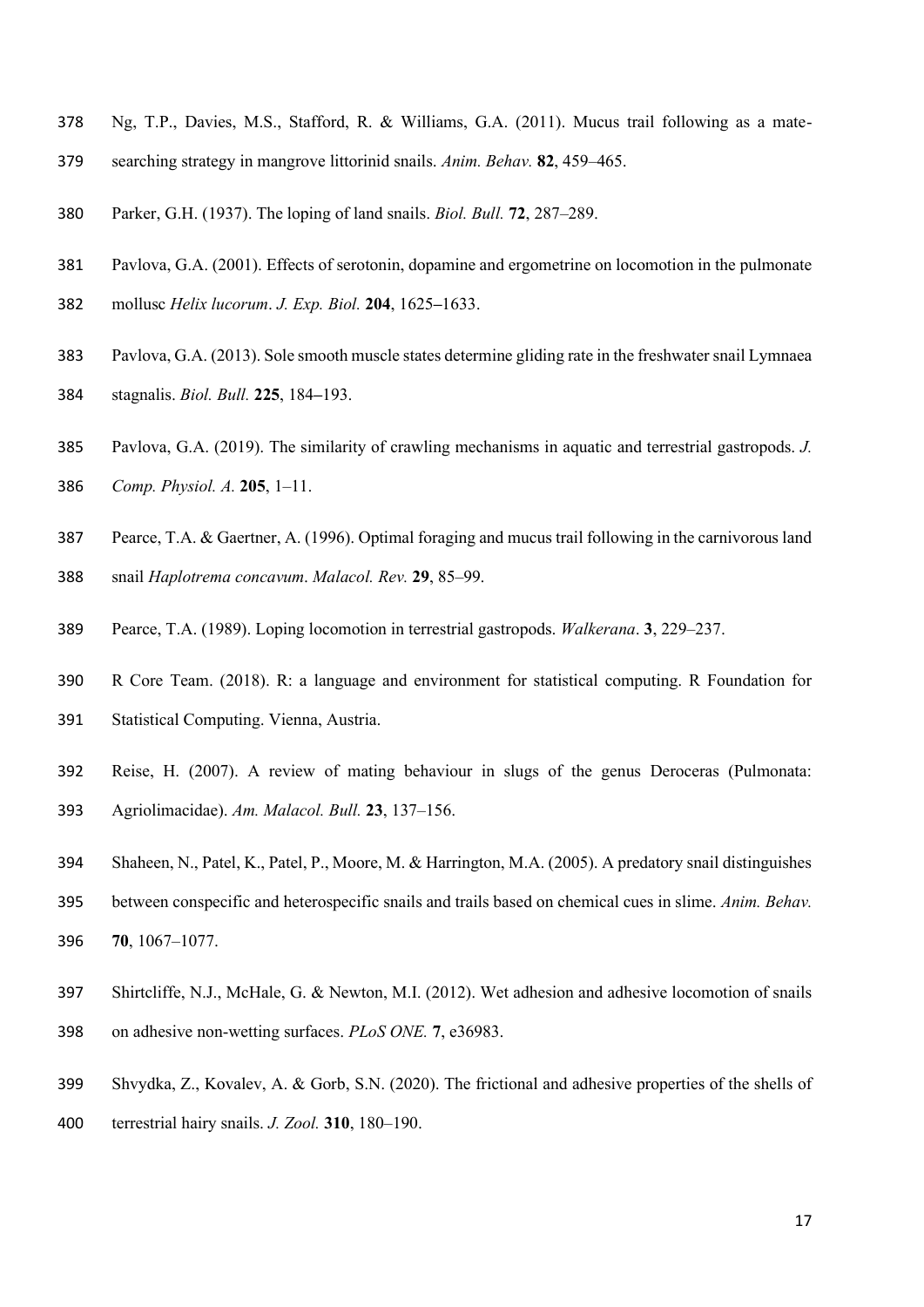- Smith, A.M. (2002). The structure and function of adhesive gels from invertebrates. *Integr. Comp. Biol.* **42**, 1164–1171.
- Tankersley, R.A. (1989). The effect of trail-following on the locomotion of the marsh periwinkle *Littorina irrorata* (Mesogastropoda: Littorinidae). *Mar. Behav. Phy.* **15**, 89–100.
- Vong, A., Ansart, A. & Dahirel, M. (2019). Dispersers are more likely to follow mucus trails in the land snail *Cornu aspersum*. *Sci. Nat.* **106**, 43.
- Webb, P.W. (1984). Form and function in fish swimming. *Sci. Am.* **251**, 72–82.
- Zhong, T., Min, L., Wang, Z., Zhang, F. & Zuo, B. (2018). Controlled self-assembly of glycoprotein
- complex in snail mucus from lubricating liquid to elastic fiber. *RSC Adv.* **8**, 13806–13812.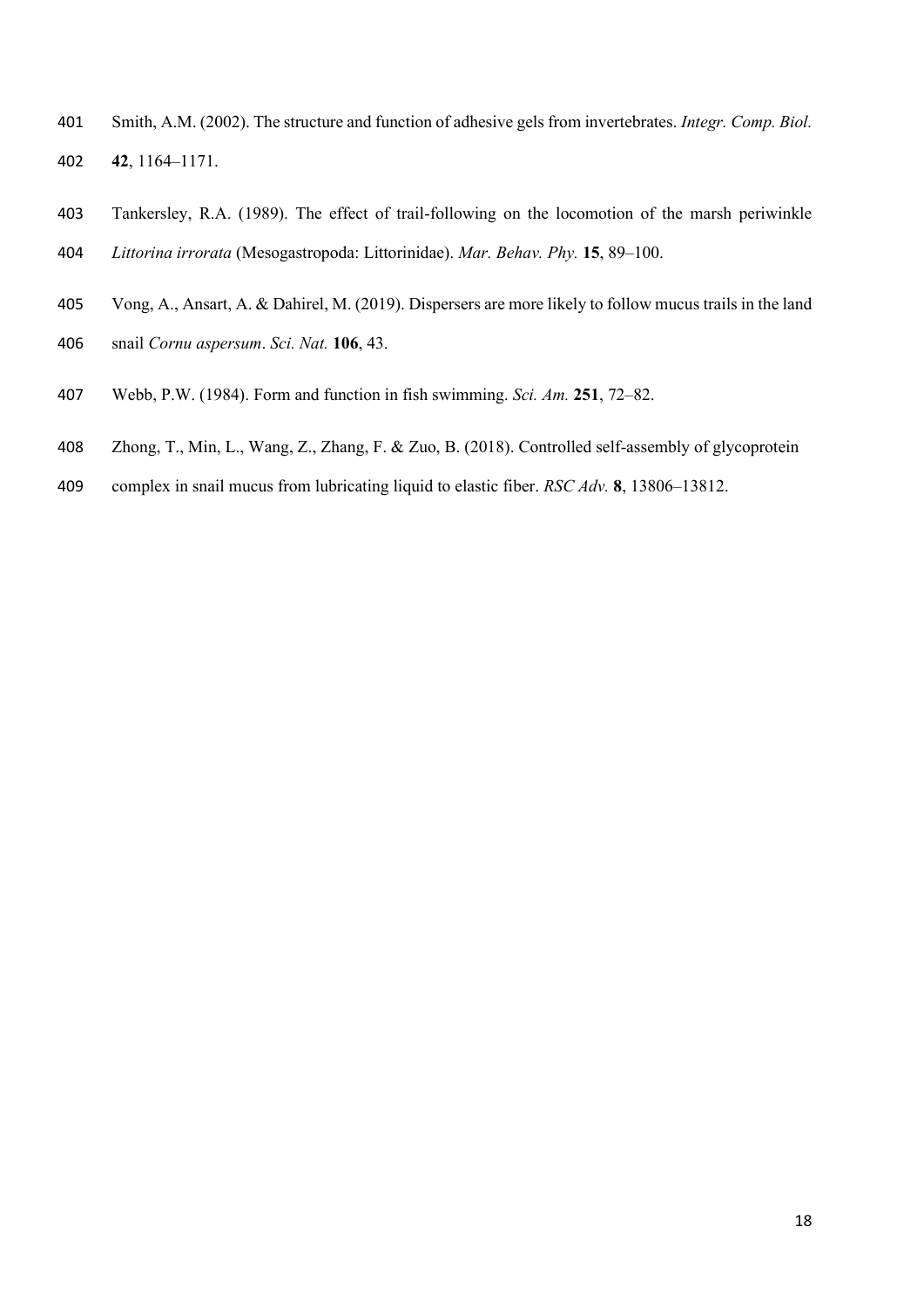### **FIGURE AND TABLE LEGENDS**

#### **Figure 1**.

 The difference in mean snail speed (cm/30s) across horizontal PVC ("Horizontal") compared to different surface mediums: P120 sandpaper, horizontal PVC in the presence of a trail ("Trail"), vertical PVC and horizontal wet PVC ("Wet"). Snails were significantly slower when travelling across a rough 415 surface ( $P < 0.001$ ), a wet surface ( $P < 0.001$ ), and a vertical surface ( $P = 0.016$ ) in comparison to a horizontal surface. The dots indicate individual data points.

**Figure 2.**

 The difference in mean snail speed across P40 sandpaper in comparison to other sandpaper designations which decrease in average particle size. Snails were significantly slower when travelling across 420 sandpaper with a grit designation of P40 in comparison to P80  $(P = 0.037)$  and P120  $(P = 0.001)$ , suggesting that as grit diameter increased snail crawling speed decreased. The dots indicate individual data points.

**Figure 3.** 

 Sketch of the ventral foot (left) and side view (right) of a terrestrial gastropod. The ventral foot displays a series of waves and interwaves surrounded by a rim. The velocity of the gastropod (*Vs*) is determined by the velocity of the waves (*V*) in relation to the stationary interwaves. The side view of the gastropod illustrates the effect of each wave on the non-Newtonian mucus layer which separates the foot from the substrate. Waves exert high stress, causing the mucus to become a liquid. The mucus under each interwave experiences low stress and remains in a more solid state (highly viscous), allowing the snail to adhere to the substrate. The gastropod is moving left to right.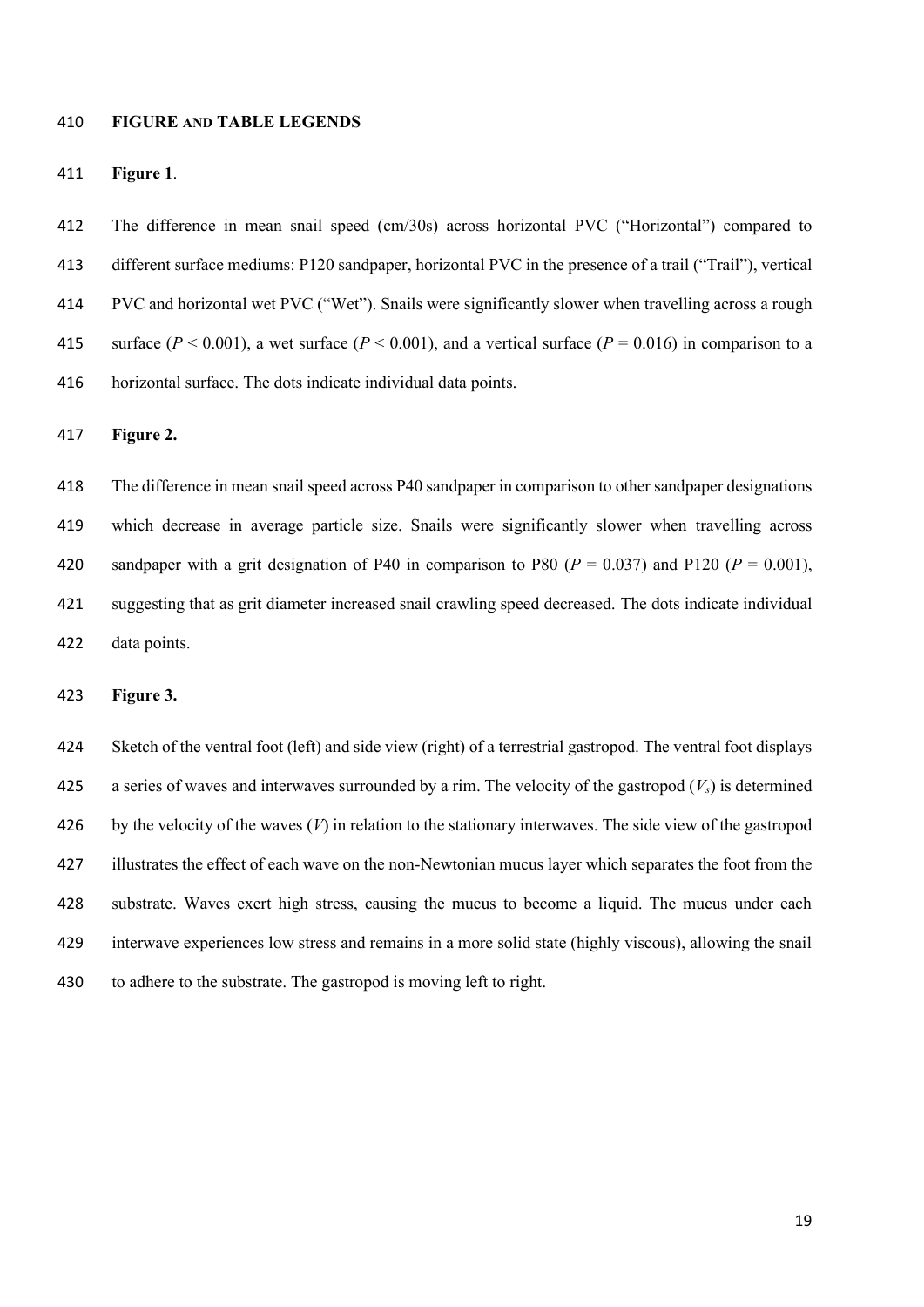**Table 1.**

 Results of the linear mixed effects model showing the difference in speed across a horizontal plastic surface and an alternative medium. The top line outlines the results from an ANOVA. Estimate *±* SE presents the difference in the mean speed when moving across the medium tested in comparison to horizontal PVC. Proportion of variance explained by the individual was 39%. SE is the standard error of the mean value. Bold type face indicates a significant result.

**Table 2.**

Results of the linear mixed effects model showing mean crawling speed difference across sandpaper

FEPA grit designations: P40, P60, P80 and P120. The top line outlines the results from an ANOVA.

Estimate *±* SE presents the difference in mean speed when moving across sandpaper with a P40

designation in comparison to P60, P80 and P120. Proportion of variance explained by the individual

was 53%. SE is the standard error of the mean value. Bold type face indicates a significant result.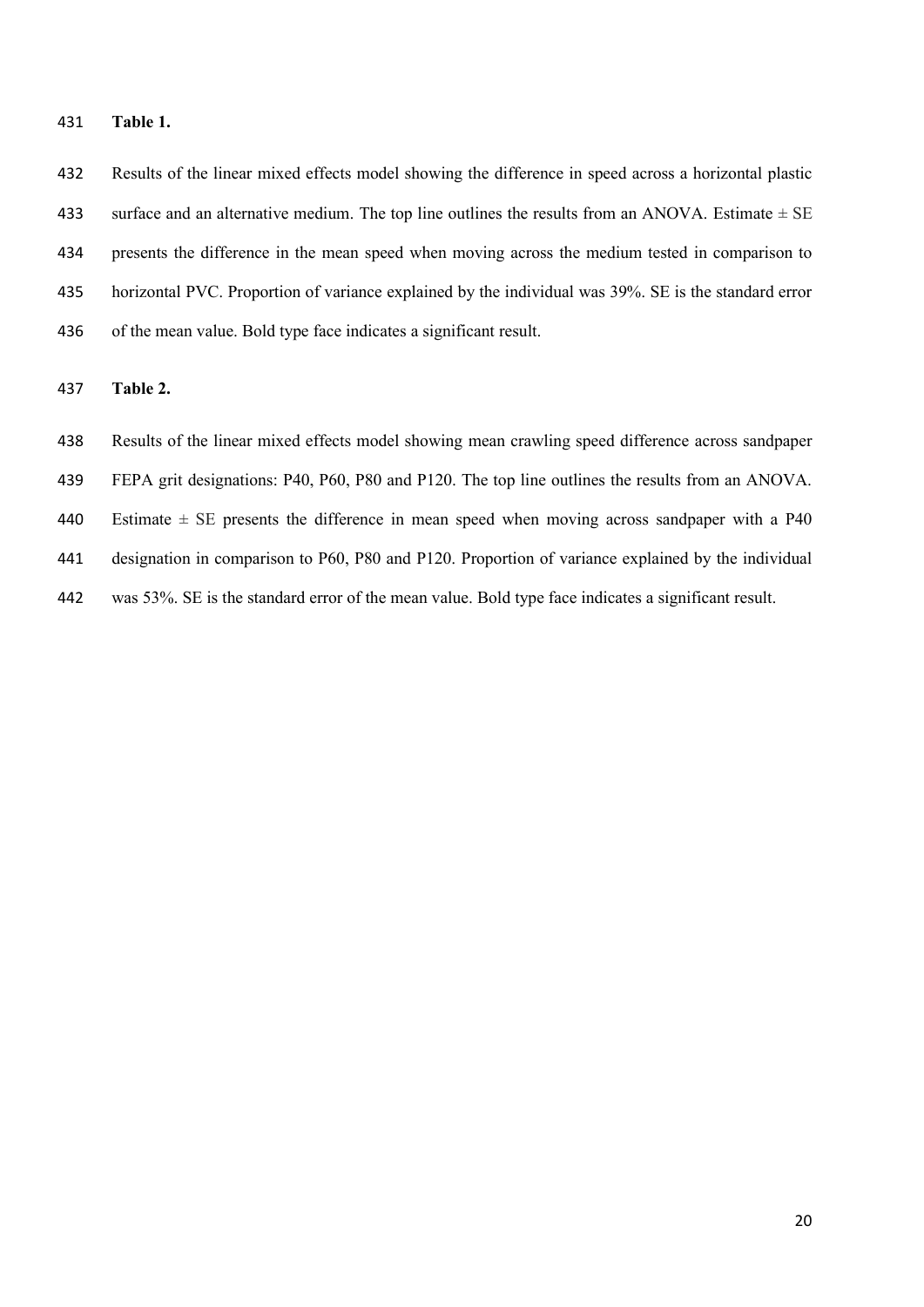# 443 **TABLES**

# 444 **Table 1**

|                            | <i>Estimate</i> $\pm$ <i>SE</i> | df      | $F/t$ value | $\boldsymbol{p}$ |
|----------------------------|---------------------------------|---------|-------------|------------------|
| Medium                     |                                 | 4       | 82.262      | < 0.001          |
| Horizontal PVC (Intercept) | $4.47\pm0.12$                   | 267.527 | 36.207      | $0.001$          |
| <i>Vertical PVC</i>        | $-0.41 \pm 0.13$                | 344     | $-3.084$    | 0.002            |
| Sandpaper "P120"           | $-2.01 \pm 0.13$                | 344     | $-15.131$   | < 0.001          |
| Wet PVC                    | $-0.65 \pm 0.13$                | 344     | $-4.930$    | $0.001$          |
| PVC in presence of a trail | $0.12 \pm 0.13$                 | 344     | 0.892       | 0.373            |
|                            |                                 |         |             |                  |